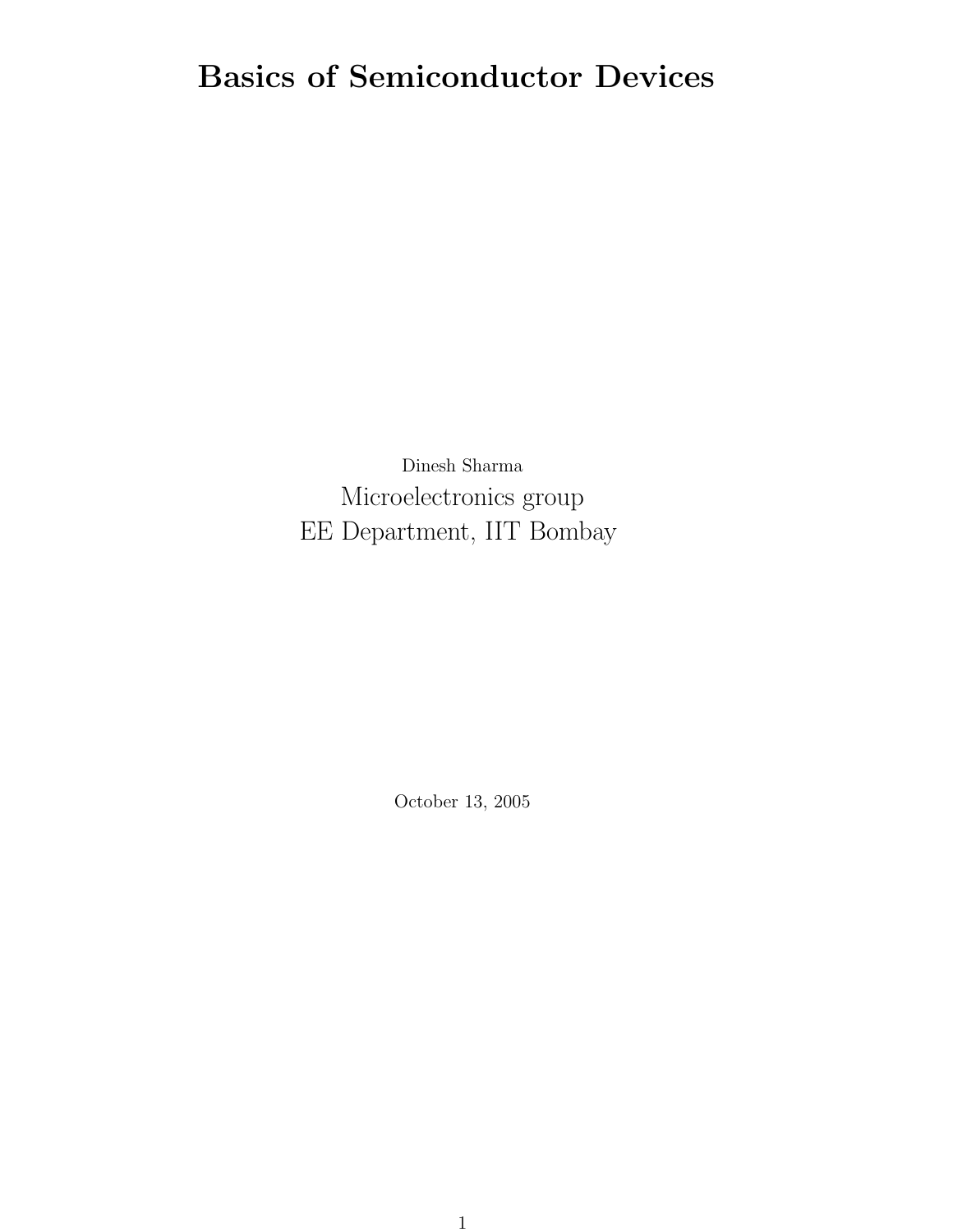In this booklet, we review the fundamentals of Semiconductor Physics and basics of device operation. We shall concentrate largely on elemental semiconducors such as silicon or germanium, and most numerical values used for examples are specific to silicon.

### 1 Semiconductor fundamentals

A semiconductor has two types of mobile charge carriers: negatively charged electrons and positively charged holes. We shall denote the concentrations of these charge carriers by  $n$  and  $p$  respectively. The discussions in this booklet apply to elemental semiconductors (like silicon) which belong to group IV of the periodic table. We can intentionally add impurities from groups III and V to the semiconductor. These impurities are called dopants. Impurities from group III are called *acceptors* while those from group V are called *donors*. Each donor atom has an extra electron, which is very loosely bound to it. At room temperature, there is sufficient thermal energy present, so that the loosely bound electron breaks free from the donor, leaving the donor positively charged. This contributes an additional electron to the free charge carriers in the semiconductor, and a positive ionic charge at a fixed location in the semiconductor. Similarly, an acceptor atom captures an electron, thus producing a mobile hole and becoming negatively charged itself. A semiconductor without any dopants is called intrinsic. An unperturbed semiconductor must be charge neutral as a whole. If we denote the concentration of ionised donors by  $N_d^+$  and the concentration of ionised acceptors by  $N_a^-$ , we can write for the net charge density at any point in the semiconductor as:

$$
\rho = q(N_d^+ - N_a^- + p - n) \tag{1}
$$

where q is the absolute value of the electronic charge. In an unperturbed semiconductor,  $\rho$  will be zero everywhere. Electrons and holes are generated thermally - the availability of energy equal to the band gap of the semiconductor results in the generation of an electron - hole pair. Simultaneously, electrons and holes can recombine to annihilate each other, giving out energy which is equal to the band gap of the semiconductor. Thus we have the reversible reaction:

$$
e^- + h^+ \rightleftharpoons E_g
$$

Where  $E_q$  is the band gap energy of the semiconducor.

Applying the law of mass action to the above reaction, we can write for the equilibrium concentration of holes and electrons:

$$
n \cdot p = \text{constant}
$$

The above relation applies to doped as well as intrinsic semiconductors. But for an intrinsic semiconductor,

$$
n=p\equiv n_i
$$

Therefore, the constant in the equation connecting n and p must be  $n_i^2$ . Thus, for a semiconductor in equilibrium,

$$
n \cdot p = n_i^2 \tag{2}
$$

Since n and p are not independent, but are constrained by the above relation, we can define a single independent variable, the Fermi potential by

$$
\Phi_{\mathbf{F}} \equiv \frac{K_B T}{q} ln \frac{p}{n_i} = \frac{K_B T}{q} ln \frac{n_i}{n}
$$
\n(3)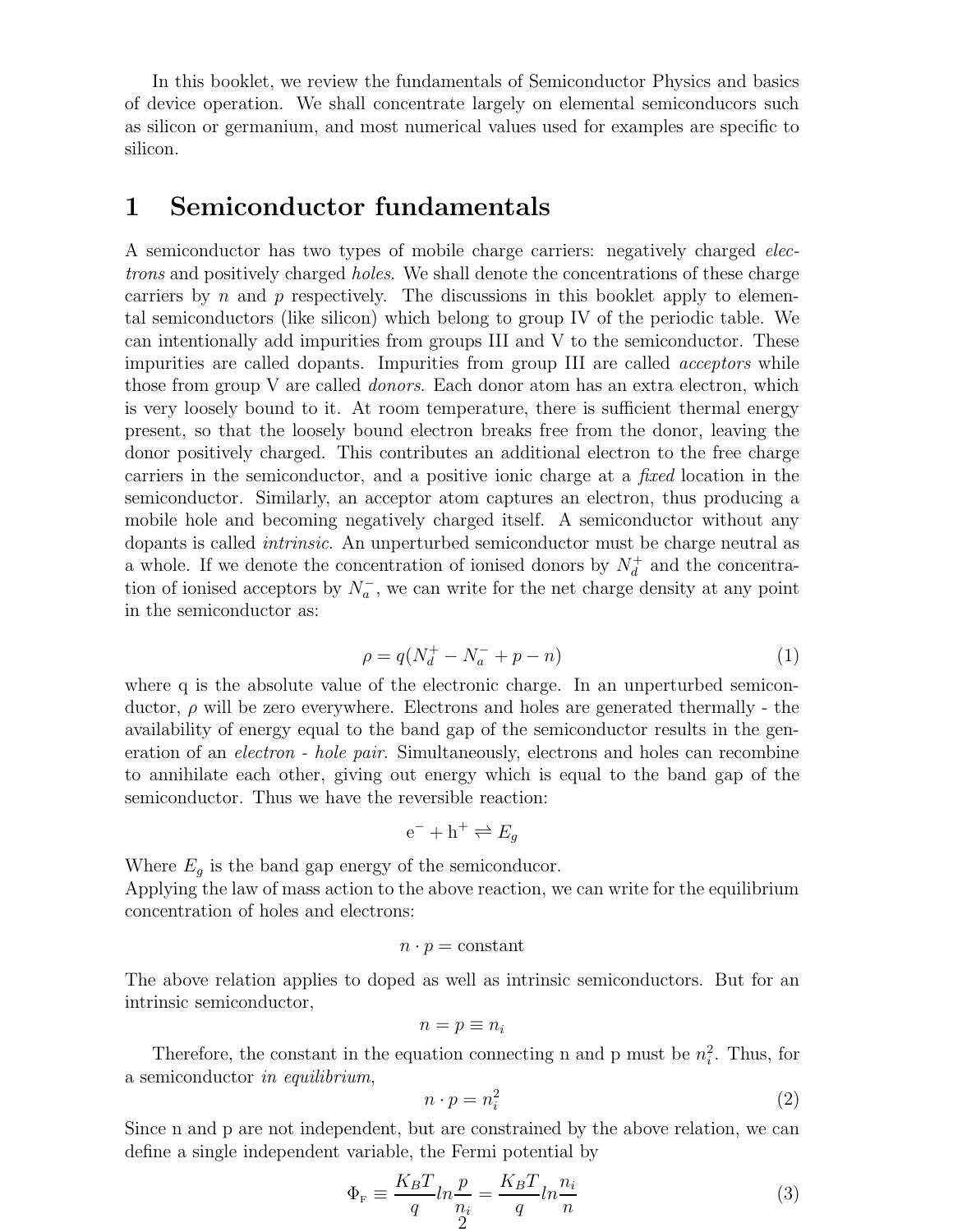Where  $K_B$  is the Boltzmann constant, T is the absolute temperature and q is the absolute value of the electronic charge. At room temperature,  $K_BT/q$  is approximately 26 mV and  $n_i$  is of the order of  $10^{10}/\text{cm}^3$  for silicon. Now electron and hole concentrations are given by:

$$
n = n_i e^{-\frac{q\Phi_{\rm F}}{K_B T}}
$$
  
\n
$$
p = n_i e^{\frac{q\Phi_{\rm F}}{K_B T}}
$$
\n(4)

To simplify these relations, we define a dimensionless Fermi potential by:

$$
u_F \equiv \frac{q\Phi_{\rm F}}{K_BT} = \ln(p/n_i) = \ln(n_i/n)
$$

then:

$$
n = n_i e^{-u_F}
$$
  
\n
$$
p = n_i e^{u_F}
$$
\n(5)

Generally, a semiconductor will be doped with only one kind of impurity. A semiconductor doped with donors will have many more electrons than holes. This type of semiconductor is called N type, and electrons are the *majority* carriers in this type of semiconductor. Similarly, holes are the majority carriers in a semiconductor doped with acceptors and it is termed P type. If both types of dopants are present, the one present in higher concentration determines the 'type' of the semiconductor. The net doping is defined as the difference in the concentrations of the more abundant and the less abundant dopants.

In most practical cases, the ratio of majority to minority carriers is very high. The concentration of majority carriers is then very nearly equal to the net dopant concentration. To take a typical example, consider P type silicon with boron concentration of  $10^{16}$  atoms/cm<sup>3</sup>. This gives:

$$
p = N_a = 10^{16} / \text{cm}^3
$$
  
\n
$$
n = n_i^2 / p \approx 10^{20} / 10^{16} / \text{cm}^3 = 10^4 / \text{cm}^3
$$
  
\n
$$
p/n \approx 10^{12}!
$$

#### 1.1 Band Diagrams

The above concepts are often visualised with the help of band diagrams. The arrangement of atoms in a semiconductor results in certain electron energies which are not permitted. Thus, the energy range is divided into bands of permitted energy values alternating with forbidden gaps.

The highest such band which is nearly filled with electrons is called the valance band. Unoccupied levels in this band correspond to holes. For stability, electrons seek the lowest energy level available. If a vacancy is available at a lower energy - an electron at a higher energy will drop to this level. The vacancy thus bubbles up to a higher level. Therefore, holes seek the highest *electron* energy available.

The band just above the valance band is called the conduction band. In a semiconductor, this is partially filled. Conduction in a semiconducor is caused by electrons in the conduction band (which are normally to be found at the lowest energy in the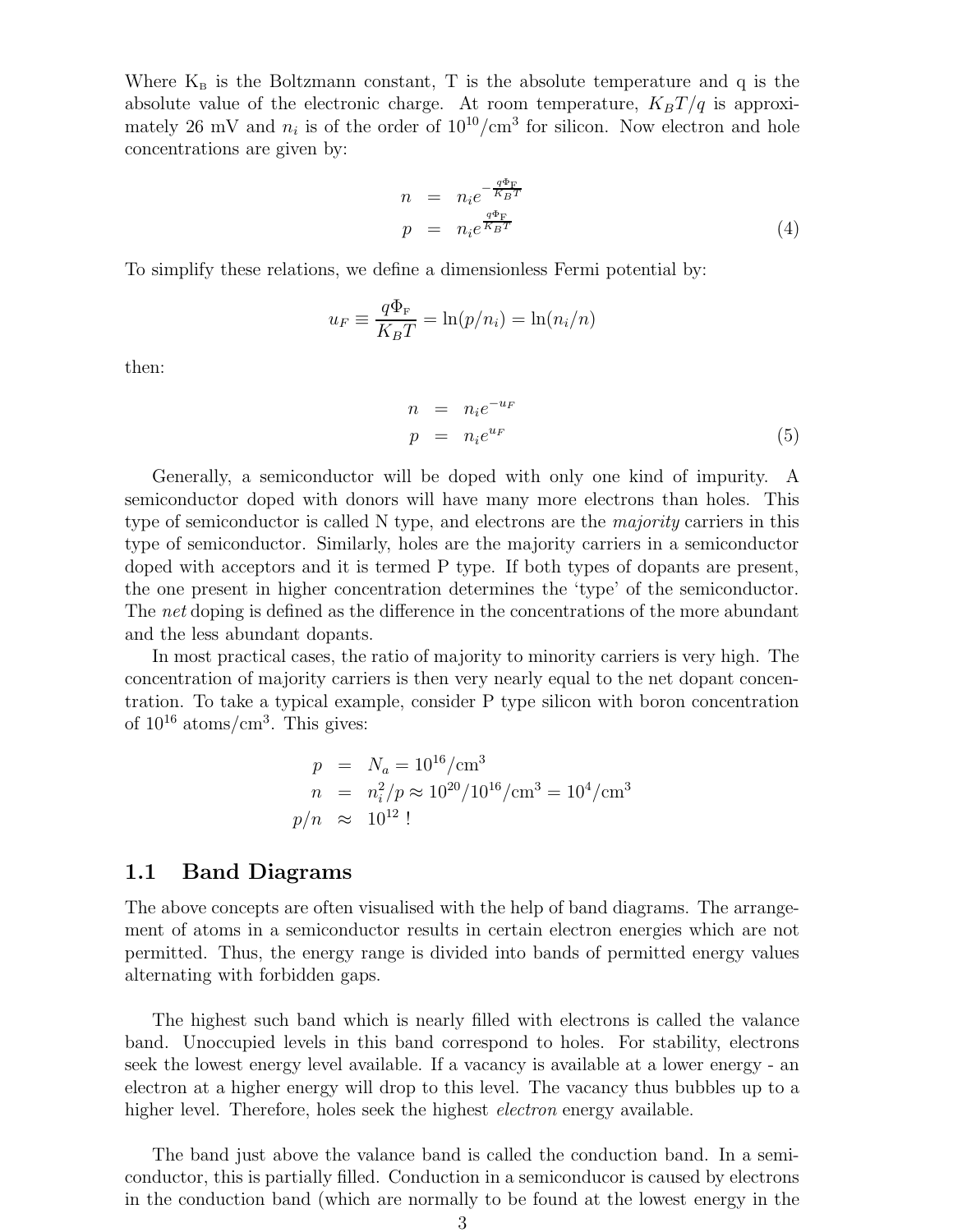conduction band) or holes in the valance band - (found at the highest electron energy in the valance band). Band diagrams are plots of electron energies as a function of position in the semiconductor. Typically, the top of the valance band (corresponding to minimum hole energy) and the bottom of the conduction band are plotted. We can show the Fermi potential and the corresponding Fermi energy( $= -q\Phi_F$ ) in the band diagram of silicon as a level in the band gap. We use the halfway point between the conduction and the valence band as the reference for energy and potential. When  $n = p = n_i$ , the Fermi potential is 0 (from eq. 3) and correspondingly, the Fermi energy lies at the intrinsic Fermi level halfway in the band gap. (Actually, this level can be slightly away from the middle of the band gap depending on the density of allowed states in the conduction and valance bands - but for now, we'll ignore this). When holes are the majority carriers,  $\Phi_{\rm F}$  is positive and the Fermi energy (= -q  $\Phi_{\rm F}$ ) lies below the mid gap level, as shown in the adjoining figure. When electrons are the majority carriers,  $\Phi_{\rm F}$  is negative, and the Fermi energy lies above the mid gap level.

### 1.2 A semiconducor in the presence of an electric field

E E  $\mathrm{c}$ In the presence of an electric field, the elctrostatic potential is different at different positions. positions.



Figure 1: Potential distribution and Band Diagram in the presence of a field

The energy of an electron has an extra component =  $-q\phi$  where  $\phi$  is the electrostatic potential. Consequently in the band diagram the conduction, valance and intrinsic levels are bent. In equilibrium, the Fermi level is still straight. (We shall see later that in the absence of a current, the slope of the Fermi level must vanish). Relations for n and p must now take the electrostatic potential as well as the Fermi potential into account and the electron and hole concentrations are not uniform over the semiconductor. If we represent the concentrations of electrons and holes without any applied field by  $n_0$  and  $p_0$  respectively, then in the presence of a field (but in equilibrium),

$$
n = n_0 e^{\frac{q\phi}{K_B T}}
$$
  
\n
$$
p = p_0 e^{-\frac{q\phi}{K_B T}}
$$
\n(6)

where  $\phi$  is the electrostatic potential.

If we define a dimensionless electrostatic potential by:

$$
u \equiv \frac{q\phi}{K_B T} \tag{7}
$$

we can write the above relations as:

$$
n = n_0 e^u = n_i e^{(u - u_F)}
$$
  
\n
$$
p = p_0 e^{-u} = n_i e^{-(u - u_F)}
$$
\n(8)

Since there is equilibrium, even though electron and hole concentration is not uniform, the product of n and p is still constant and equal to  $n_i^2$  everywhere.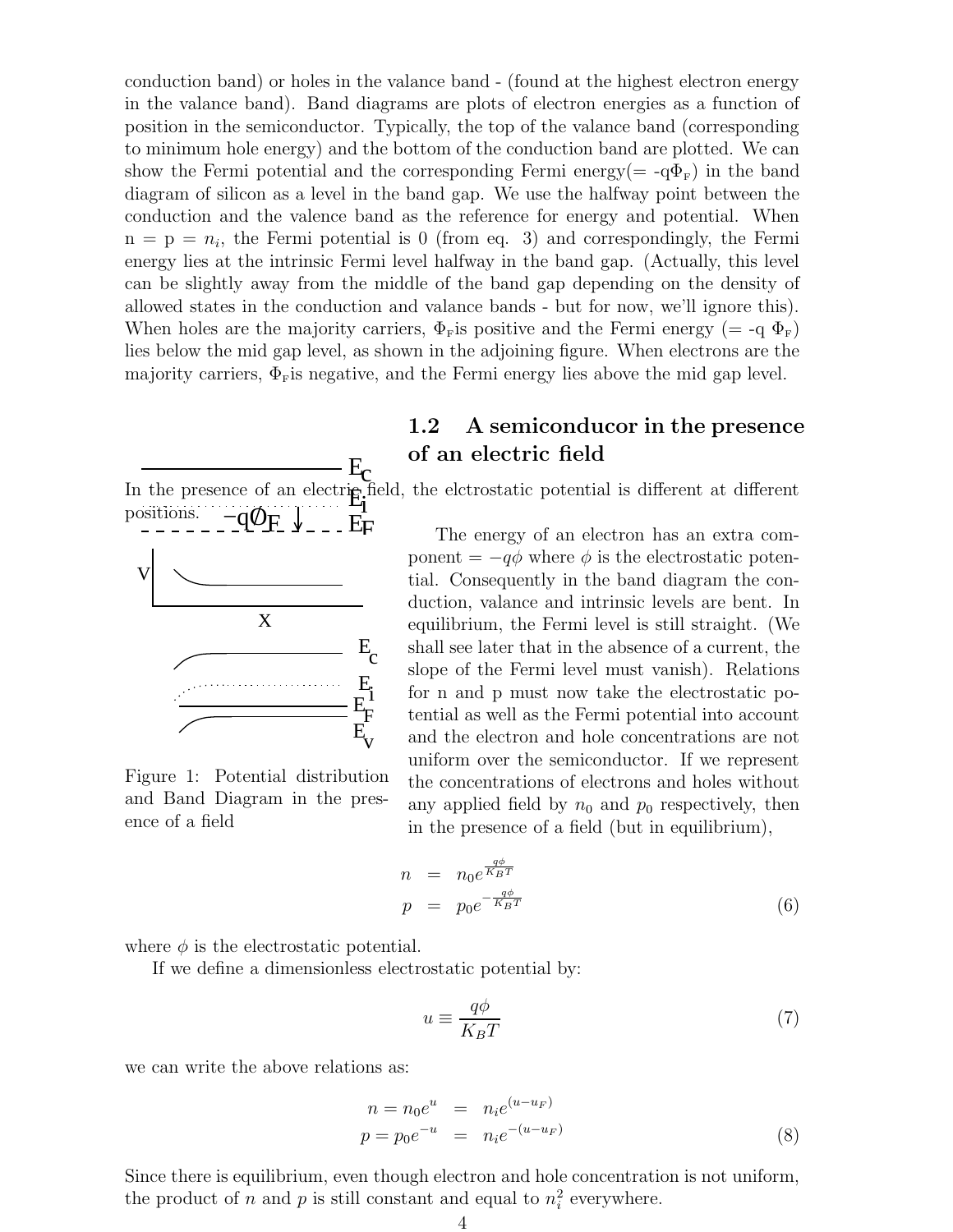### 1.3 Non-equilibrium case

The above relations assume a semiconductor in equilibrium. It is possible to create excess carriers in the semiconductor over those dictated by equilibrium considerations. For example, if we shine light on a semiconductor, electron-hole pairs will be created. Since the value of n as well as that of p goes up, the np product will exceed  $n_i^2$ , till the equilibrium is restored after the light is turned off (by enhanced recombination). If the number of excess carriers is small compared to the majority carriers, we may assume that the carrier concentrations are still described by relations like those given above. However, the concentrations of electrons and holes are not constrained by relation(2) any more. Therefore, we cannot use the same value of  $u_F$  for describing electron as well as hole concentrations. We now have *separate* values of  $\Phi_F$  for electrons and holes. These are called *quasi* Fermi levels (or imrefs) for electrons and holes,  $\Phi_{F_n}$  and  $\Phi_{F_p}$ , defined by the relations

$$
n = n_i e^{(u - u_{F_n})}
$$
  
\n
$$
p = n_i e^{-(u - u_{F_p})}
$$
\n(9)

Where  $u_{F_n}$  and  $u_{F_p}$  are the dimensionless versions of quasi Fermi levels  $\Phi_{F_n}$  and  $\Phi_{F_p}$  defined as in equation(7)). The np product is now given by

$$
np = n_i^2 e^{(u_{F_p} - u_{F_n})}
$$
\n
$$
(10)
$$

and is no longer constant. Because the number of additional carriers is assumed to be small compared to the majority carriers, the concentration of majority carriers and hence its quasi Fermi level is very close to the equilibrium value. The relative change in the concentration of minority carriers could, however, be large and consequently the minority carrier quasi Fermi level could be substantially different from the equilibrium Fermi level.

### 2 The p-n diode

We shall analyse the abrupt pn junction, in reverse and forward bias.



Figure 2: The abrupt p-n junction

We assume that the doping density is constant and its value =  $N_a$  on the P side and N<sub>d</sub> on the N side, changing abruptly at the metallurgical junction as shown. Because there is a strong concentration gradient for electrons and holes at the junction, there will be a diffusion current of holes towards the N side and of electrons towards the P side. As these carriers leave behind ionised dopants, small regions on either side of the junction acquire a charge. The P side, from where positively charged holes have left, (leaving behind negatively charge acceptor ions), acquires a negative potential. Similarly, the N side becomes positively charged. The regions from where mobile charges have left, are called depletion regions.

The potential difference resulting from this charge redistribution (called the built-in voltage) opposes further diffusion of carriers. A dynamic equilibrium is reached when the drift current due to this potential difference and the diffusion current due to the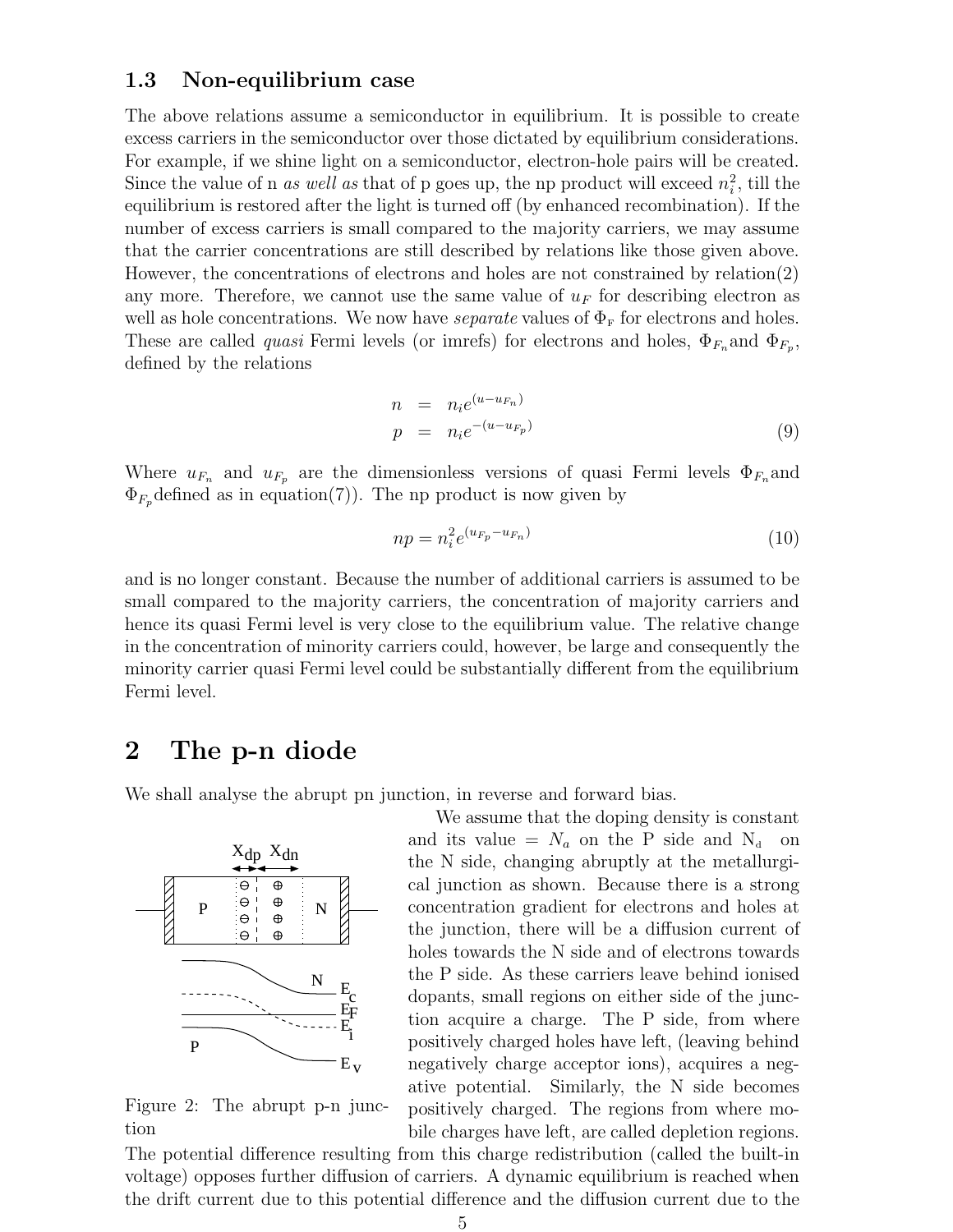concentration gradient become equal and opposite. In equilibrium, The electron as well as hole currents must be zero individually (principle of detailed balance). Writing the electron and hole current densities as sums of their respective drift and diffusion current densities:

$$
J_n = nq\mu_n(-\frac{\partial\phi}{\partial x}) + qD_n\frac{\partial n}{\partial x}
$$
  

$$
J_p = pq\mu_p(-\frac{\partial\phi}{\partial x}) - qD_p\frac{\partial p}{\partial x}
$$
 (11)

From equation(9)

$$
\frac{\partial n}{\partial x} = n_i e^{(u - u_{F_n})} \frac{\partial}{\partial x} (u - u_{F_n})
$$

$$
\frac{\partial p}{\partial x} = n_i e^{(u_{F_p} - u)} \frac{\partial}{\partial x} (u_{F_p} - u)
$$

or

$$
\frac{\partial n}{\partial x} = n \frac{q}{K_B T} \frac{\partial}{\partial x} (\phi - \Phi_{F_n})
$$

$$
\frac{\partial p}{\partial x} = p \frac{q}{K_B T} \frac{\partial}{\partial x} (\Phi_{F_p} - \phi)
$$

Using Einstein relations  $(\frac{q}{K_BT}D=\mu)$ , and Substituting in the relations for  $J_n$  and  $J_p$ ,

$$
J_n = -nq\mu_n \left(\frac{\partial \phi}{\partial x}\right) + nq\mu_n \frac{\partial}{\partial x} (\phi - \Phi_{F_n})
$$
  

$$
J_p = -pq\mu_p \left(\frac{\partial \phi}{\partial x}\right) - pq\mu_p \frac{\partial}{\partial x} (\Phi_{F_p} - \phi)
$$

Which leads to

$$
J_n = -nq\mu_n \frac{\partial \Phi_{F_n}}{\partial x};
$$
  
\n
$$
J_p = -pq\mu_p \frac{\partial \Phi_{F_p}}{\partial x};
$$
\n(12)

When there is no flow of current,  $\Phi_{F_n} = \Phi_{F_n} = \Phi_F$ . according to the relations derived above, the derivative of  $\Phi_{\rm F}$ must vanish everywhere for zero current. Thus, the Fermi level is constant and the same at the two sides of the junction. The Fermi potentials before being put in contact were:

$$
\Phi_{\mathbf{F}} = \frac{K_B T}{q} \ln(N_a / ni)
$$
 P side :  $x < 0$   
\n
$$
\Phi_{\mathbf{F}} = -\frac{K_B T}{q} \ln(N_d / ni)
$$
 N side :  $x > 0$ 

The Fermi potential difference was, therefore,  $\frac{K_BT}{q} \ln \left( \frac{N_dN_a}{n_i^2} \right)$  $n_i^2$  . Since after being put in contact, the Fermi levels have equalised on the two sides, the built in voltage must be equal and opposite to this potential, taking the P side to a negative potential and the N side to a positive potential. We can write for the magnitude of the built in voltage:

$$
V_{bi} = \frac{K_B T}{q} \ln\left(\frac{N_a N_d}{n_i^2}\right) \tag{13}
$$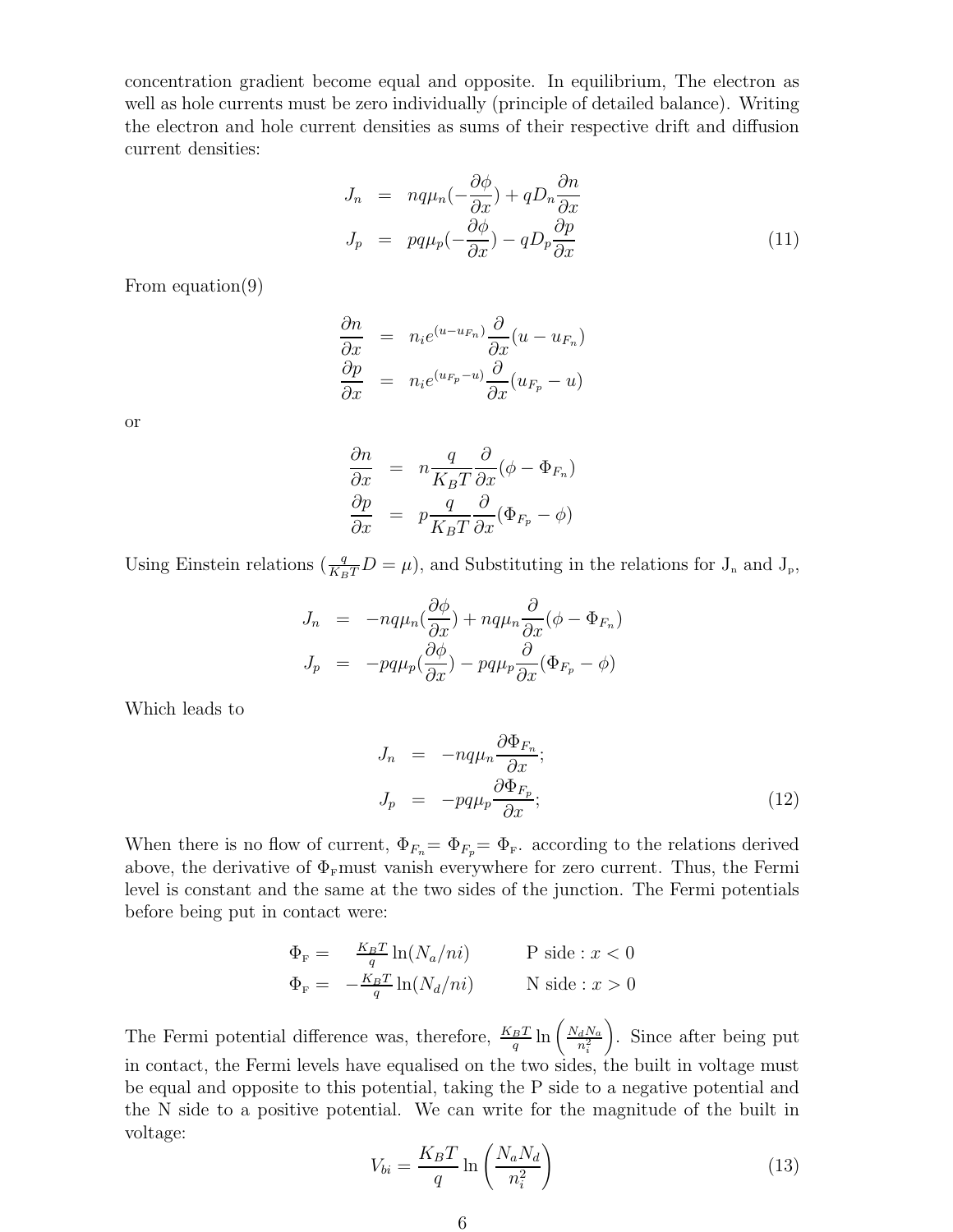### 2.1 pn Diode in Reverse Bias

The diode is reverse biased when we apply a voltage such that the n side is more positive as compared to the p side. In this case, the applied voltage is in the same direction as the built-in field, which opposes the movement of majority carriers and widens the depletion regions on either side of the junction. We analyse the reverse biased diode by making the depletion approximation. We assume that in reverse bias, the depletion regions have zero carrier density, and the field is completely confined to depletion regions. Solving Poisson's equation in P region  $(x < 0)$  and the N region  $(x > 0)$ 

$$
\frac{\partial^2 \phi}{\partial x^2} = \frac{qN_a}{\epsilon_{si}} \quad \text{(for x < 0)}
$$
\n
$$
\frac{\partial^2 \phi}{\partial x^2} = -\frac{qN_d}{\epsilon_{si}} \quad \text{(for x > 0)}
$$

Integrating with respect to x

$$
\frac{\partial \phi}{\partial x} = \frac{qN_a}{\epsilon_{si}}x + c1 \quad \text{(for } x < 0)
$$
\n
$$
\frac{\partial \phi}{\partial x} = -\frac{qN_d}{\epsilon_{si}}x + c2 \quad \text{(for } x > 0)
$$

where  $c_1$  and  $c_2$  are constants of integration, which can be evaluated from the condition that the field vanishes at the edge of the depletion regions at  $-X_{dp}$  and at  $X_{dn}$ . This leads to

$$
\begin{array}{rcl}\n\frac{\partial \phi}{\partial x} & = & \frac{qN_a}{\epsilon_{si}}(x + X_{dp}) \quad \text{(for } x < 0) \\
\frac{\partial \phi}{\partial x} & = & -\frac{qN_d}{\epsilon_{si}}(x - X_{dn}) \quad \text{(for } x > 0)\n\end{array} \tag{14}
$$

Since the value of the field must match at  $x = 0$ ;

$$
N_a X_{dp} = N_d X_{dn} \tag{15}
$$

Integrating equation (14) once again with respect to x, we get

$$
\begin{array}{rcl}\n\phi & = & \frac{qN_a}{\epsilon_{si}} \left( \frac{x^2}{2} + X_{dp} x \right) + c_3 \qquad \text{(for } x < 0) \\
\phi & = & -\frac{qN_d}{\epsilon_{si}} \left( \frac{x^2}{2} - X_{dn} x \right) + c_4 \qquad \text{(for } x > 0)\n\end{array}
$$

Where the constants of integration  $c_3$  and  $c_4$  can again be evaluated from the boundary conditions at - $X_{d,p}$  and  $X_{dn}$ . If we require that the potential is 0 at - $X_{dp}$  and V at  $X_{dn}$ ,

$$
c_3 = \frac{qN_a}{2\epsilon_{si}} X_{dp}^2
$$
  

$$
c_4 = V - \frac{qN_d}{2\epsilon_{si}} X_{dn}^2
$$

Substituting these values, we get:

$$
\phi = \frac{qN_a}{\epsilon_{si}} \left( \frac{x^2 + X_{dp}^2}{2} + X_{dp} x \right) \qquad \text{(for } x < 0)
$$
\n
$$
\phi = V - \frac{qN_d}{\epsilon_{si}} \left( \frac{x^2 + X_{dn}^2}{2} - X_{dn} x \right) \qquad \text{(for } x > 0)
$$
\n
$$
\qquad \qquad (16)
$$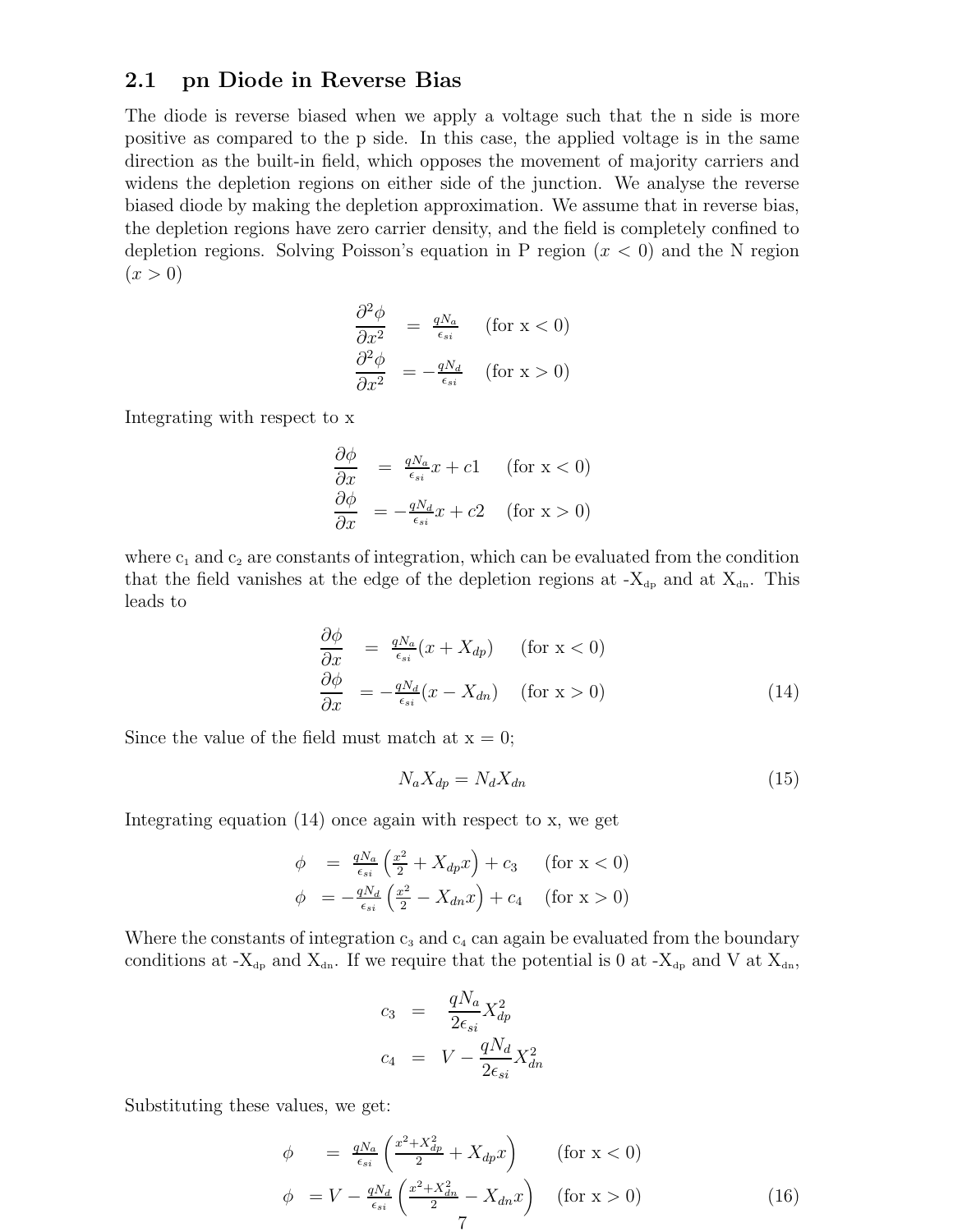Since the potential at  $x = 0$  should be continuous,

$$
\frac{qN_a}{2\epsilon_{si}}X_{dp}^2 = V - \frac{qN_d}{2\epsilon_{si}}X_{dn}^2
$$
  
so, 
$$
V = \frac{q}{2\epsilon_{si}}(N_a X_{dp}^2 + N_d X_{dn}^2)
$$
 (17)

making use of equation (15), we can write

$$
V = \frac{qN_a X_{dp}^2}{2\epsilon_{si} N_d} (N_d + N_a)
$$

$$
= \frac{qN_d X_{dn}^2}{2\epsilon_{si} N_a} (N_d + N_a)
$$

which leads to

$$
X_{dp} = \sqrt{\frac{2\epsilon_{si}V}{q(N_d + N_a)} \frac{N_d}{N_a}}
$$
  

$$
X_{dn} = \sqrt{\frac{2\epsilon_{si}V}{q(N_d + N_a)} \frac{N_a}{N_d}}
$$
 (18)

From which the total depletion width can be calculated as:

$$
X_d \equiv X_{dp} + X_{dn} = \sqrt{\frac{2\epsilon_{si}V}{q(N_d + N_a)}} \left( \sqrt{\frac{N_d}{N_a}} + \sqrt{\frac{N_a}{N_d}} \right)
$$

which gives

$$
X_d = \sqrt{\frac{2\epsilon_{si}V}{q} \left(\frac{1}{N_a} + \frac{1}{N_d}\right)}\tag{19}
$$

The voltage V in the above expressions is the total voltage across the junction. Since there is a reverse bias of  $V_{bi}$  for a zero applied voltage, that will add (in magnitude) to the applied reverse voltage. Using equation(13) we can write:

$$
V = V_{bi} + V_{appl} = V_{appl} + \frac{K_B T}{q} \ln\left(\frac{N_a N_d}{n_i^2}\right)
$$
 (20)

# 3 The pn diode in forward bias

If we apply an external voltage, such that the P side is made positive with respect to the N side, the applied voltage will reduce the built in voltage across the junction. The magnitude of the built-in voltage is such that it balances the drift and diffusion currents, resulting in zero net current. But if the voltage across the junction is reduced, a net current will flow through the diode. This is the forward mode of operation. Because of this flow of current, electrons are injected into the P side and holes into the N side. Consequently, the concentration of carriers is no longer at the equilibrium value. We denote the equilibrium value of electron and hole concentrations on P and N side by  $n_{p_0}, n_{n_0}, p_{p_0}, p_{n_0}$  respectively. Since the majority carrier concentration in equilibrium is equal to the doping density, we have:

$$
n_{n_0} \approx N_d
$$
,  $p_{p_0} \approx N_a$  and  $n_{p_0} = n_i^2/N_a$ ,  $p_{n_0} = n_i^2/N_d$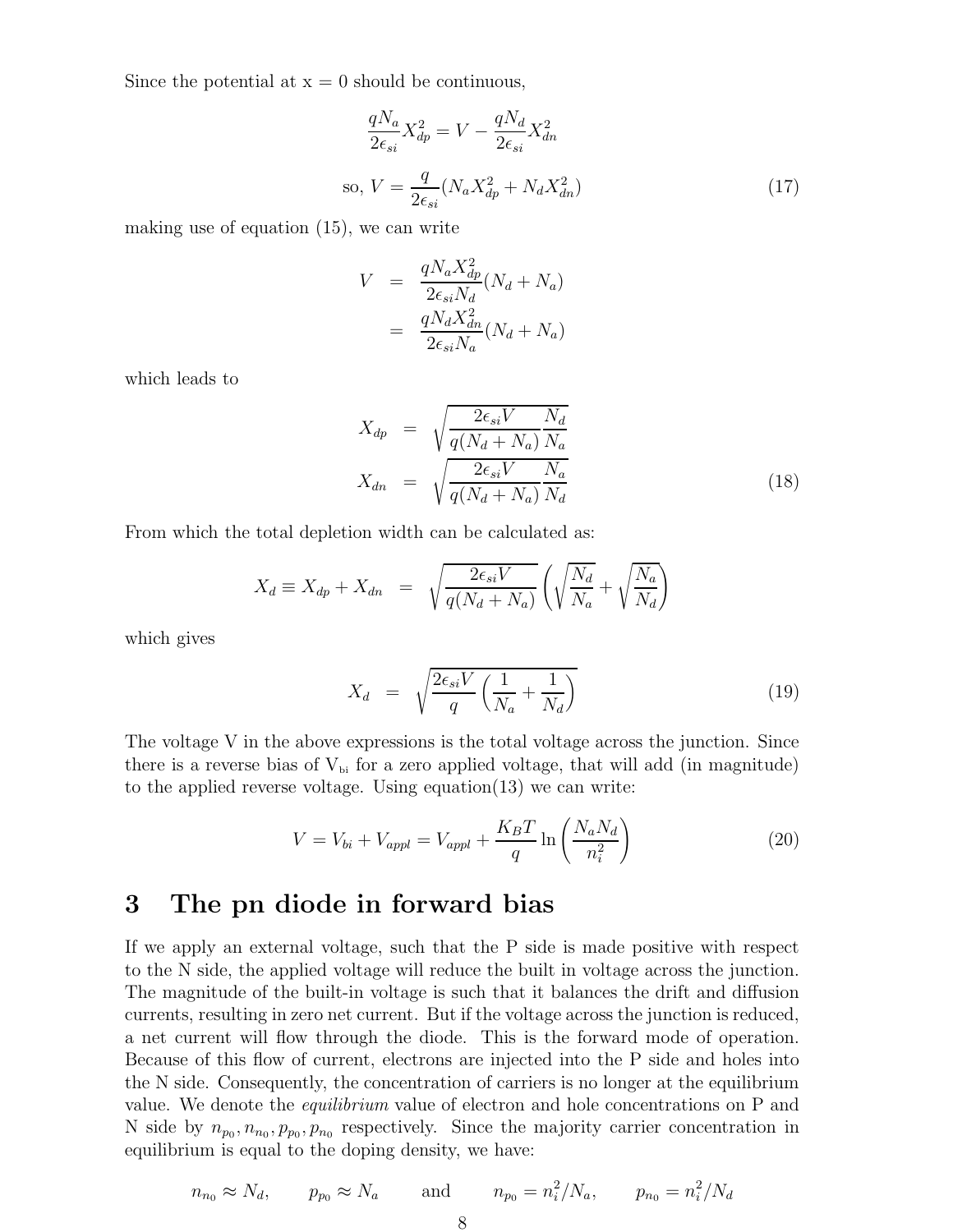According to equation(10)

$$
np = n_i^2 e^{(u_{F_p} - u_{F_n})}
$$

As we make the potential of P type more positive compared to N type, the np product in forward bias is greater than  $n_i^2$ . From relations(12), we see that the change in quasi Fermi levels is small wherever the carrier concentration is high. Thus, we can assume that the quasi Fermi levels of the majority carriers at either side of the junction remain at their equilibrium values. Hence the voltage across the junction is given by

$$
V = \phi_{F_p} - \phi_{F_n}
$$

and therefore the *non-equilibrium* np product is given by

$$
np = n_i^2 e^{\left(\frac{qV}{K_B T}\right)}
$$

therefore,

$$
n_p = \frac{n_i^2}{p_p} e^{\left(\frac{qV}{K_B T}\right)} = n_{p_0} e^{\left(\frac{qV}{K_B T}\right)}
$$

$$
p_n = \frac{n_i^2}{n_n} e^{\left(\frac{qV}{K_B T}\right)} = p_{n_0} e^{\left(\frac{qV}{K_B T}\right)}
$$
(21)

(22)

The continuity equation for any particle flow can be written as

$$
\nabla.(\text{particle current density}) = -\frac{\partial}{\partial t}(\text{particle concentration})
$$

Applying it to electron and hole currents in 1 dimension on the n side,

$$
\frac{\partial}{\partial x} \left( \frac{J_n}{-q} \right) = U
$$

$$
\frac{\partial}{\partial x} \left( \frac{J_p}{q} \right) = U
$$

where U is the net recombination rate. Using relation(11), we have

$$
\frac{\partial}{\partial x}\left(n_n\mu_n\frac{\partial\phi}{\partial x} - D_n\frac{\partial n_n}{\partial x}\right) = U
$$

$$
\frac{\partial}{\partial x}\left(p_n\mu_p\frac{\partial\phi}{\partial x} + D_p\frac{\partial p_n}{\partial x}\right) = U
$$

or

$$
\mu_n \frac{\partial n_n}{\partial x} \frac{\partial \phi}{\partial x} + \mu_n n_n \frac{\partial^2 \phi}{\partial x^2} - D_n \frac{\partial^2 n_n}{\partial x^2} = U
$$
  

$$
\mu_p \frac{\partial p_n}{\partial x} \frac{\partial \phi}{\partial x} + \mu_p p_n \frac{\partial^2 \phi}{\partial x^2} + D_p \frac{\partial^2 p_n}{\partial x^2} = U
$$

Assuming the regions outside the small depletion regions to be charge neutral,

$$
(n_n - n_{n_0}) \approx (p_n - p_{n_0})
$$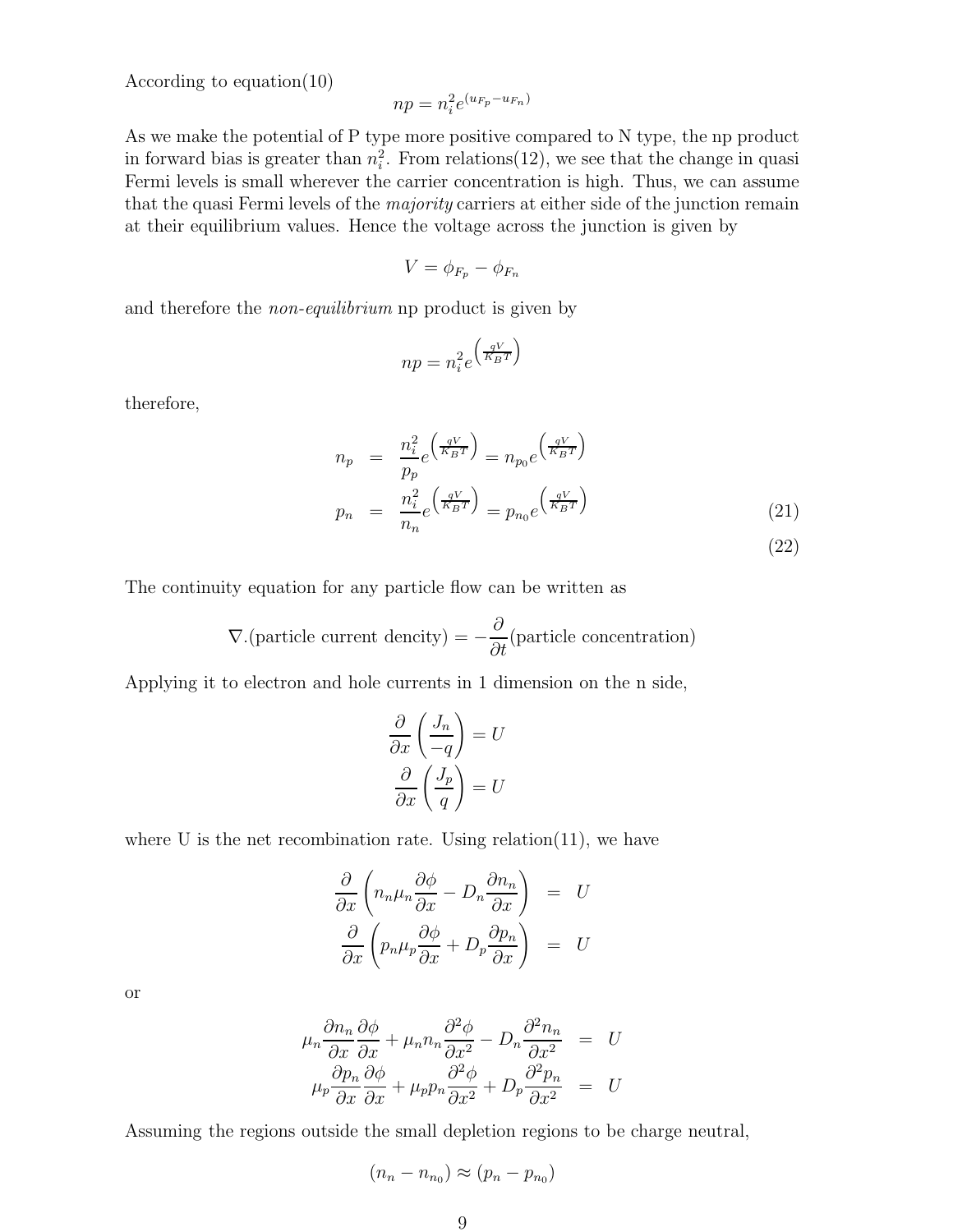We define ambipolar diffusion and lifetime by the relations

$$
D_a \equiv \frac{n_n + p_n}{n_n/D_p + p_n/Dp} \tag{23}
$$

$$
\tau_a \equiv \frac{p_n - p_{n_0}}{U} = \frac{n_n - n_{n_0}}{U} \tag{24}
$$

multiplying the electron continuity equation with  $\mu_p p_n$  and the hole continuity equation with  $\mu_n n_n$  and combining, we get

$$
-\frac{p_n - p_{n_0}}{\tau_a} + D_a \frac{\partial^2 p_n}{\partial x^2} + \frac{n_n - p_n}{n_n/\mu_p + p_n/\mu_n} \frac{\partial p_n}{\partial x} \frac{\partial \phi}{\partial x} = 0 \tag{25}
$$

If we make the low injection assumption  $(p_n \ll n_n \approx n_{n_0})$ , this reduces to

$$
-\frac{p_n - p_{n_0}}{\tau_p} + D_p \frac{\partial^2 p_n}{\partial x^2} + \mu_p \frac{\partial p_n}{\partial x} \frac{\partial \phi}{\partial x} = 0
$$
 (26)

In the neutral region,  $\frac{\partial \phi}{\partial x}$  is zero, so the above simplifies further to

$$
\frac{\partial^2 p_n}{\partial x^2} - \frac{p_n - p_{n_0}}{D_p \tau_p} = 0
$$
\n(27)

This can be solved with the boundary condition given by relation(21) and noting that  $p_n = p_{n_0}$  at  $x = \infty$  to give:

$$
p_n - p_{n_0} = p_{n_0} \left( e^{\frac{qV}{K_B T}} - 1 \right) e^{\frac{x - x_n}{L_p}}
$$
 (28)

where

$$
L_p \equiv \sqrt{D_p \tau_p} \tag{29}
$$

Evaluating the hole current at  $X_{dn}$ , we get

$$
J_p = -qD_p \frac{\partial p_n}{\partial x} = \frac{qD_p p_{n_0}}{L_p} \left( e^{\frac{qV}{K_B T}} - 1 \right)
$$
 (30)

Similarly, we can evaluate the electron current on the p side as

$$
J_n = qD_n \frac{\partial n_p}{\partial x} = \frac{qD_n n_{p_0}}{L_n} \left( e^{\frac{qV}{K_B T}} - 1 \right)
$$
 (31)

which gives the total current density as

$$
J = J_p + J_n = J_s \left( e^{\frac{qV}{K_B T}} - 1 \right) \tag{32}
$$

Where 
$$
J_s \equiv \frac{qD_p p_{n_0}}{L_p} + \frac{qD_n n_{p_0}}{L_n}
$$
 (33)

# 4 The MOS Capacitor

It is important to understand the MOS capacitor in order to understand the behaviour of the the MOS transistor. Before we describe the MOS structure, it is useful to review the basic electrostatics as applied to parallel plate capacitors. We shall then go on to analyse the MOS structure.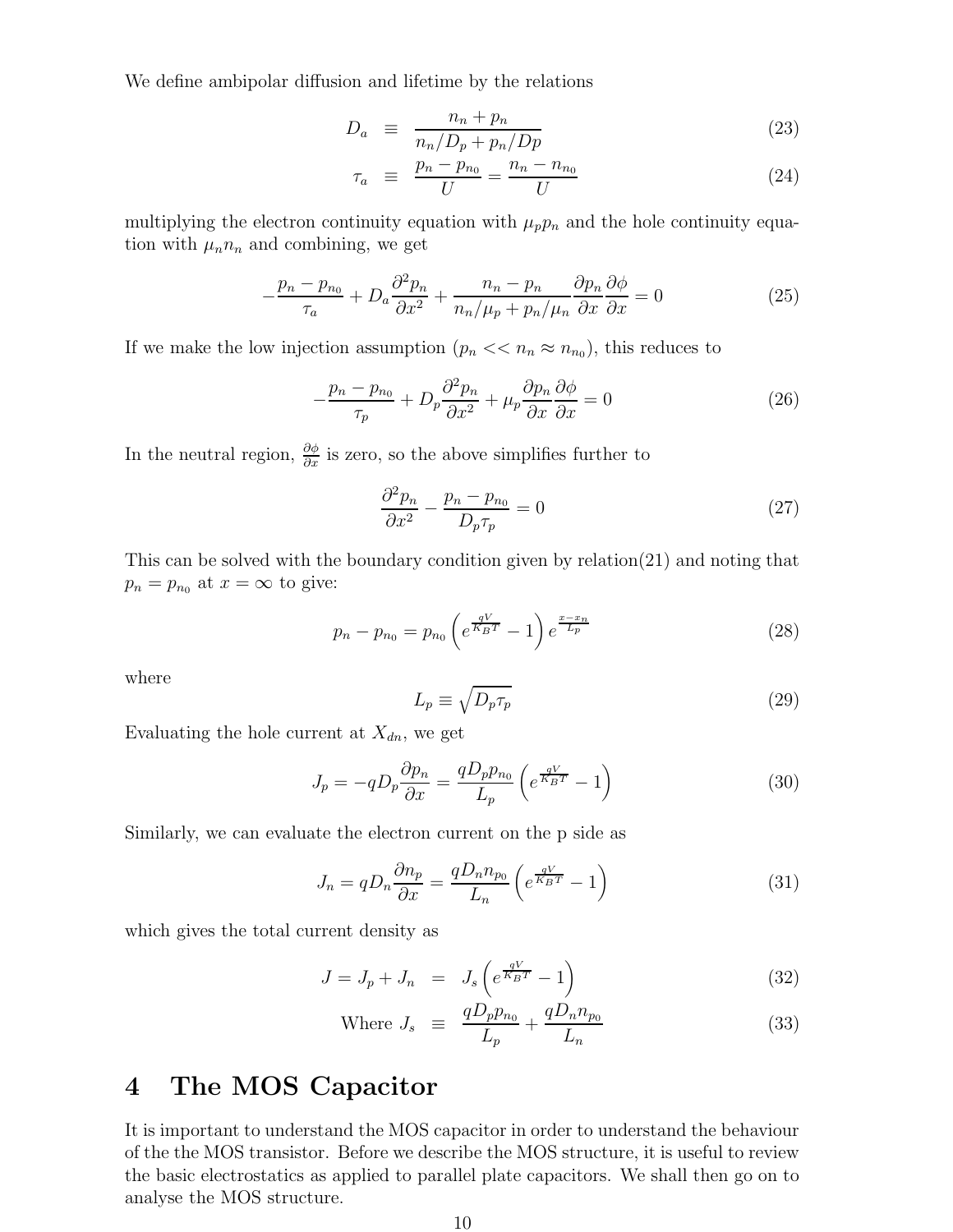### 4.1 The Parallel Plate Capacitor

The parallel plate capacitor consists of two parallel metallic plates of area A, separated by an insulator of thickness  $t_i$  and dielectric constant  $\epsilon$ . If we place a charge Q on the upper plate, it attracts charges of opposite sign in the bottom plate, while repelling charges of the same sign.

If the bottom plate is connected to ground, the repelled charge flows to ground. Now the two capacitor plates hold equal and opposite charge. This charge resides just next to the insulator on either side of it. This is true, whatever the quantity or sign of charge placed on the upper plate. The inducing and induced charge are always separated by the thickness of the insulator,  $t_i$ . Therefore this structure has a *constant* capacitance given by:

$$
C_{\text{total}} = \frac{A\epsilon}{t_i}
$$

Since there are no charges inside the dielectric, the electric field in the insulator is constant and the electrostatic potential changes linearly from one plate to the other.

### 4.2 The MOS capacitor

In a MOS capacitor, we replace the lower plate by a semiconductor. Unlike a metal, a semiconductor can have pharges distributed in its bulk.

 $\frac{1}{4}$  the sake of an example, let us consider a P type semic piductor (Si) doped to  $10^{16}$  atoms /cm<sup>3</sup>.

A<del><sub>p</sub> we know, holes outnumb</del><sup>0</sup> electrons in this semiconductor by an extremely large factor. If we place a negative charge on the upper plate, holes will be attracted by this charge, and will accumulate near the silicon-insulator interface. This situation is analogous to the parallel plate capacitor and thus, the capacitance will be the same as that for a parallel plate capacitor. If, however, we place a positive charge on the upper plate, negative charges will be attracted by it and positive charges will be repelled. In a P type semiconduc-



tor, there are very few electrons. The negative charge is provided by the ionised acceptors after the holes have been pushed away from them. But the acceptors are fixed in their locations and cannot be driven to the edge of the insulator. Therefore, the distance between the induced and inducing charges increases - so the capacitance is lower as compared to the parallel plate capacitor. As more and more positive charge is placed on the upper plate, holes from a thicker slice of the semiconductor are driven away, and the incremental induced charge is farther from the inducing charge. Thus the capacitance continues to decrease. This does not, however, continue indefinitely. We know from the law of mass action that as hole density reduces, the electron density increases. At some point, the hole density is reduced and electron density increased to such an extent that electrons now become the "majority" carriers near the interface. This is called *inversion*. Beyond this point, more positive charge on the upper plate is answered by more electrons in the semiconductor. But the electrons are mobile, and will be attracted to the silicon insulator interface. Therefore, the capacitance quickly increases to the parallel plate value.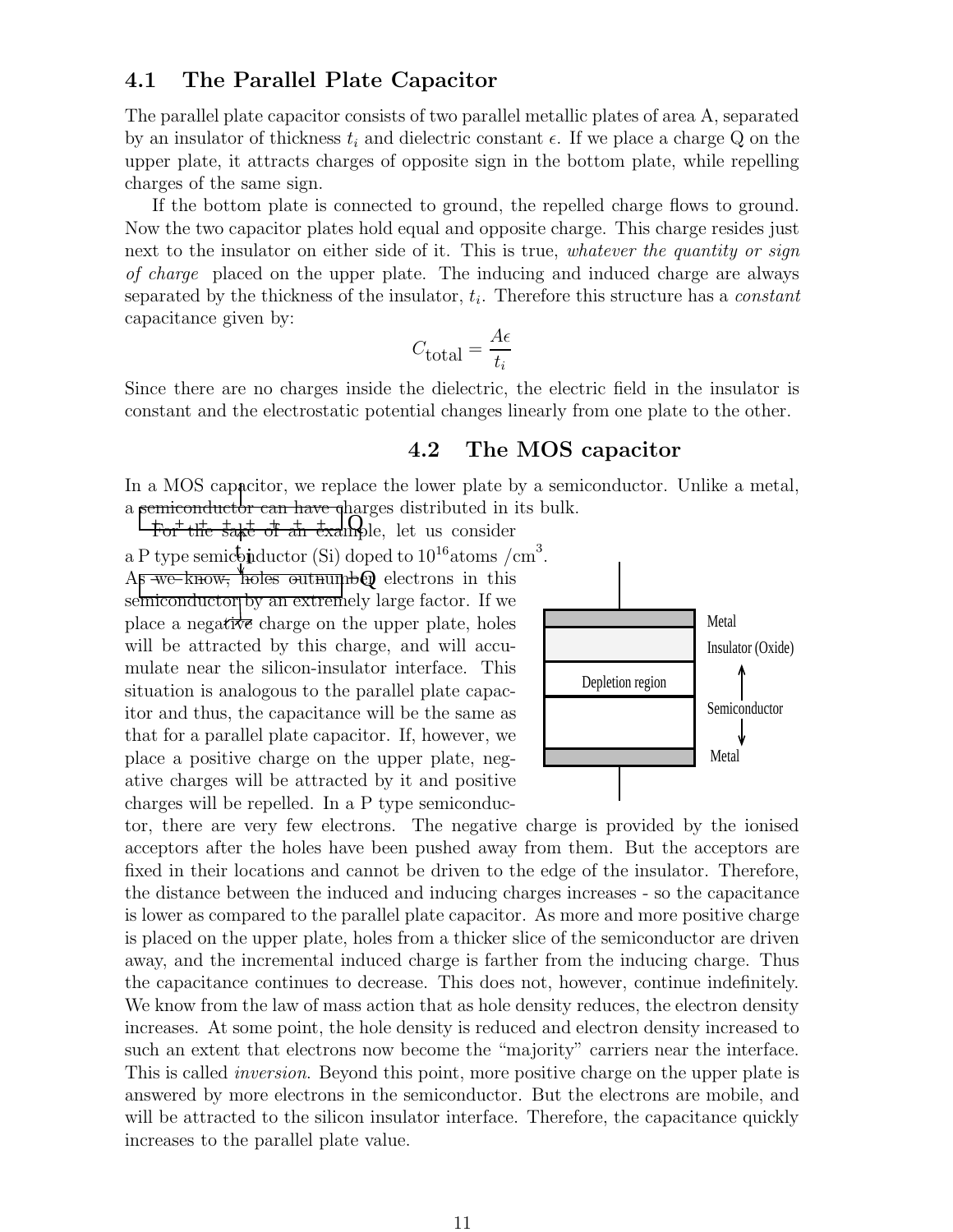

Figure 3: Low frequency capacitance for a MOS capacitor

### 4.3 Quantitative Analysis

Consider a one dimensional representation of the MOS structures as shown in the figure below.



The origin is assumed to be at the silicon-oxide interface and the positive x direction is into the bulk of silicon. Using a one dimensional analysis, we want to relate the semiconductor charge to the applied gate voltage. In a practical case, there is a potential difference between two dissimilar materials in contact. Also, the silicon - oxide interface will have some fixed charge sitting there. However, we consider the ideal case first - where there

is no built in contact potential between the semiconductor and the metal, and there is no interface charge.

#### 4.3.1 Ideal Case

Let the back surface of Si be at zero potential and the voltage applied to the gate terminal be  $V_q$ . Let the electrostatic potential at any point x be denoted by  $\phi(x)$  and let the potential at the silicon-oxide interface be  $\phi_s$ .

We construct a Gaussian box passing through the interface and extending to  $+\infty$ . According to Gauss law, the integral of the outward pointing D vector around the box should be equal to the charge contained inside. The only boundary where D is non zero is the one passing through the interface. Therefore,



$$
Area \times \epsilon_{ox} \frac{\phi_s - V_g}{tox} = \text{Total Charge in silicon}
$$

If we define  $Q_{si}$  to be the semiconductor charge per unit area, and  $C_{ox}$  to be the parallel plate capacitance per unit area, we get

$$
V_g = \phi_s - \frac{Q_{si}}{C_{ox}}
$$

Thus, the surface potential and the applied gate voltage can be related to each other. If the surface potential is known, we can evaluate the semiconductor charge by integrating the Poisson's equation in the semiconductor, once.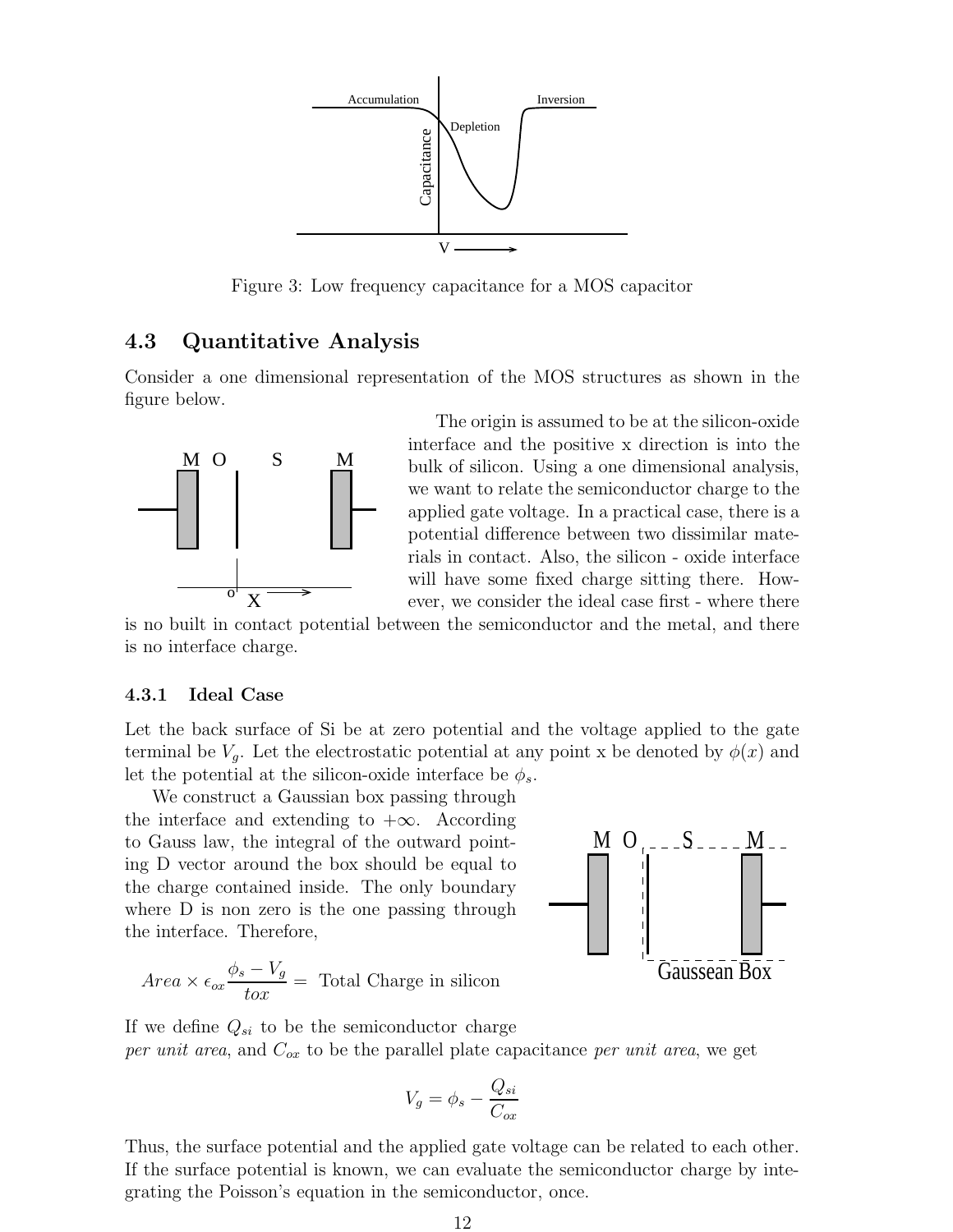We can write the Poisson's equation in the semiconductor as

$$
\nabla \cdot \mathbf{D} = \rho
$$

or

$$
-\epsilon_{si}\frac{\partial^2 \phi}{\partial x^2} = q(N_d^+ - N_a^- + p - n)
$$

Since the electrostatic potential is dependent only on x, we can change partial derivatives to total derivatives.

$$
-\frac{\mathrm{d}^2 \phi}{\mathrm{d}x^2} = \frac{\mathrm{d}}{\mathrm{d}x} \left( -\frac{\mathrm{d}\phi}{\mathrm{d}x} \right) = \frac{\mathrm{d}}{\mathrm{d}x} (\mathcal{E})
$$

where  $\mathcal E$  is the electrostatic field. Changing the variable from x to  $\phi$ .

$$
-\frac{\mathrm{d}^2 \phi}{\mathrm{d}x^2} = \frac{\mathrm{d}\mathcal{E}}{\mathrm{d}x} = \left(\frac{\mathrm{d}\phi}{\mathrm{d}x}\right)\frac{\mathrm{d}}{\mathrm{d}\phi}(\mathcal{E}) = -\mathcal{E}\frac{\mathrm{d}}{\mathrm{d}\phi}(\mathcal{E}) = -\frac{1}{2}\frac{\mathrm{d}}{\mathrm{d}\phi}\left(\mathcal{E}^2\right)
$$

If we define

$$
u \equiv \beta \phi
$$
 where  $\beta \equiv \frac{q}{K_B T}$ 

We get

$$
-\frac{\mathrm{d}^2 \phi}{\mathrm{d}x^2} = -\frac{1}{2} \frac{\mathrm{d}}{\mathrm{d}\phi} \left(\mathcal{E}^2\right) = -\frac{\beta}{2} \frac{\mathrm{d}}{\mathrm{d}u} \left(\mathcal{E}^2\right) \tag{34}
$$

The right hand side of the Posson's equation represents the charge density. In the absence of an applied voltage, this must be zero everywhere. Therefore,

$$
q(N_d^+ - N_a^- + p_0 - n_0) = 0
$$

where  $p_0$  and  $n_0$  represent the hole and electron density in the absence of an applied field. therefore,

$$
N_d^+ - N_a^- = -(p_0 - n_0)
$$

Sustituting equation $(34)$  and the above in the Poisson's equation,

$$
-\frac{\beta \epsilon_{si}}{2} \frac{\mathrm{d}}{\mathrm{d}u} (\mathcal{E}^2) = q \left[ p - p_0 - (n - n_0) \right]
$$

so

$$
\frac{\mathrm{d}}{\mathrm{d}u}\left(\mathcal{E}^2\right) = -\frac{2qp_0}{\beta\epsilon_{si}}\left[\frac{p}{p_0} - 1 - \frac{n_0}{p_0}\left(\frac{n}{n_0} - 1\right)\right]
$$

From equation(8)

$$
n = n_0 e^u \qquad \text{and} \qquad p = p_0 e^{-u}
$$

So,

$$
\frac{\mathrm{d}}{\mathrm{d}u} \left( \mathcal{E}^2 \right) = -\frac{2qp_0}{\beta \epsilon_{si}} \left[ e^{-u} - 1 - \frac{n_0}{p_0} (e^u - 1) \right]
$$

This can be integrated from  $x = \infty$  (where  $\mathcal{E} = 0$  and  $u = 0$ ) to x to give

$$
\mathcal{E}^{2} = \frac{2qp_{0}}{\beta \epsilon_{si}} \left[ e^{-u} - 1 + u - \frac{n_{0}}{p_{0}} (e^{u} - 1 - u) \right]
$$

Therefore

$$
\mathcal{E} = \pm \sqrt{\frac{2qp_0}{\beta \epsilon_{si}}} \left[ e^{-u} - 1 + u - \frac{n_0}{p_0} (e^u - 1 - u) \right]^{\frac{1}{2}}
$$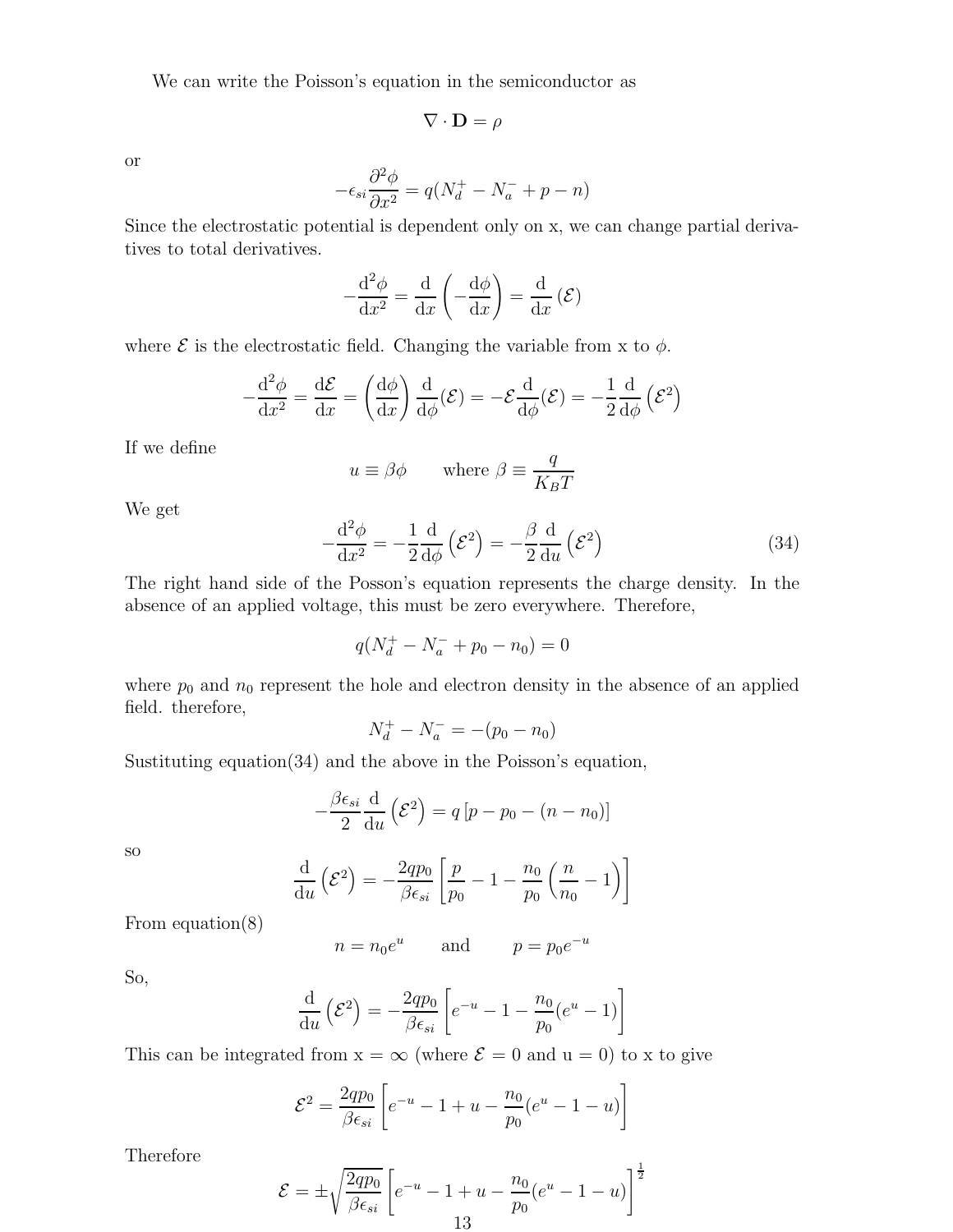And thus, the displacement vector D can be evaluated as:

$$
D = \epsilon_{si} \mathcal{E} = \pm \sqrt{\frac{2qp_0 \epsilon_{si}}{\beta}} \left[ e^{-u} - 1 + u - \frac{n_0}{p_0} (e^u - 1 - u) \right]^{\frac{1}{2}}
$$
(35)

This equation permits us to calculate D (=  $-\frac{\epsilon_{si}}{\beta}$ β ∂u  $\frac{\partial u}{\partial x}$ ) from u. In fact if u is very small, the exponentials in u can be exapanded to second order. The first two terms cancel with 1 and u, leaving

$$
\frac{\partial u}{\partial x} \simeq \mp \sqrt{\frac{q\beta p_0}{\epsilon_{si}}} \left( 1 + \frac{n_0}{p_0} \right) u
$$

if we take  $n_0 \ll p_0$ , we get exponential solutions for u with a characteristic length  $L_D = \sqrt{\frac{\epsilon_{si}}{q\beta p_0}}$  This implies that small local perturbations in potential tend to decrease exponentially, with this characteristic length. This length is known as the extrinsic Debye Length.

By putting  $u = u_s$  in eq. 35, we get the D vector at the surface. We construct a Gaussean box passing through the interface and enclosing the semiconductor (as desribed in section 4.3.1) The charge contained in the box is then the integral of the outward pointing D vector over the surface of the box. D is non zero only at the interface. The outward pointing D is along the negative x axis. Therefore by application of Gauss theorem,

Sem. Charge = Area 
$$
\times
$$
 (-D)

Hence the charge in the semiconductor *per unit area* is:

$$
Q_{si} = \mp \frac{\sqrt{2}\epsilon_{si}}{\beta L_D} \left[ e^{-u_s} - 1 + u_s + \frac{n_0}{p_0} \left( e^{u_s} - 1 - u_s \right) \right]^{\frac{1}{2}}
$$
(36)  
where  $u_s \equiv \beta \phi_s$   

$$
\beta \equiv \frac{q}{K_B T}
$$
  
and  $L_D \equiv \sqrt{\frac{\epsilon_{si}}{q \beta p_0}} =$  The Extrinsic Debye Length

Notice that  $Q_{si}$  is the charge in the semiconductor *per unit area*. In this treatment, we shall use symbols of the type Q and C with various subscripts to denote the corresponding charges and capacitance values *per unit area.*  $Q_{si}$  consists of mobile as well as fixed charge. The mobile charge is contributed by holes when  $u_s < 0$  and by electrons when  $u_s > 0$  (for a P type semiconductor). As we shall see later, the mobile electron charge is substantial only when the positive surface potential exceeds a threshold value.

The fixed charge is contributed by the depletion charge when the surface potential is positive. The depletion charge per unit area can be calculated by the depletion formula.

$$
Q_{depl} = -qN_a X_d = \sqrt{2qN_a \epsilon_{si} \phi_s} \qquad (\phi_s > 0)
$$

A somewhat more accurate expression for depletion charge accounts for slightly lower charge density at the edge of the depletion region by subtracting  $K_B T/q$  from  $\phi_s$ .

$$
Q_{depl} = -qN_a X_d = \sqrt{2qN_a \epsilon_{si} (\phi_s - K_B T/q)} \qquad (\phi_s > K_B T/q)
$$
(37)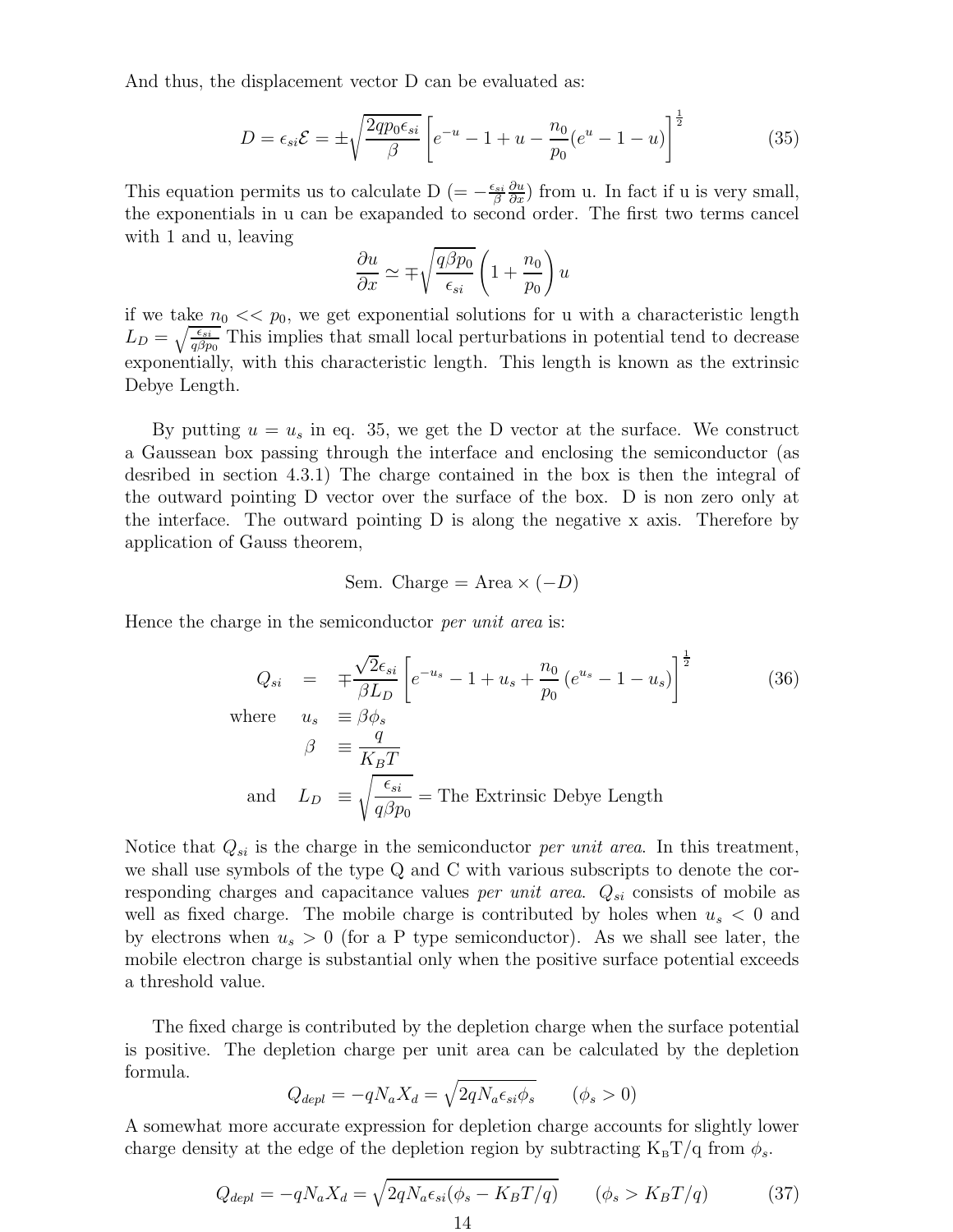

Figure 4: semiconductor charge as a function of surface potential

Calculated values for the total semiconductor charge per unit area (ie. inclusive of depletion and mobile charge) and just the depletion charge per unit area have been plotted in figure 4 for a P type semiconductor doped to  $10^{16}/\text{cm}^3$ . For small positive surface potential, the total semiconductor charge contains only depletion charge. However, beyond a surface potential near  $2\Phi_{\rm F}$ , the total charge exceeds the depletion charge very rapidly. This additional charge is due to mobile minority carriers (in this case, electrons).

#### 4.3.2 Practical case

A practical MOS structure will differ from the ideal case assumed above in a few respects. There is a built-in potential difference between the metal used and Si, due to the difference between their work functions. This shifts the relationship between  $V_g$ and  $\phi_s$ . Also, there is a fixed oxide charge which resides essentially at the siliconoxide interface. Thus, the total charge in the Gaussian box includes this fixed charge and the semiconductor charge. These two non-idealities can be accounted for by modifying the relationship between  $V<sub>g</sub>$  and  $\phi<sub>s</sub>$  to be

$$
V_g = \Phi_{ms} + \phi_s - \frac{Q_{si} + Q_{ox}}{C_{ox}}
$$
\n(38)

Where  $\Phi_{ms}$  is the metal to semiconductor work function difference.

Figure 5 shows the surface potential as a function of applied voltage for a MOS capacitor with oxide thickness of 22.5 nm, substrate doping of  $10^{16}/\text{cc}$ , oxide charge of  $4 \times 10^{10}$ q and aluminium as the gate metal. The surface potential changes quite slowly as a function of gate voltage in the accumulation and inversion regions.

The absolute value of semiconductor charge has been plotted as a function of applied gate voltage in figure 6. (The charge is actually negative for positive gate voltages). As one can see, for small positive gate voltages, the entire semiconductor charge is depletion charge. As the voltage exceeds a threshold voltage, the total charge becomes much larger than the depletion charge. The excess charge is provided by mobile electron charges. This is the *inversion* region of operation, where electrons become the majority carriers near the surface in a p type semiconductor. Notice that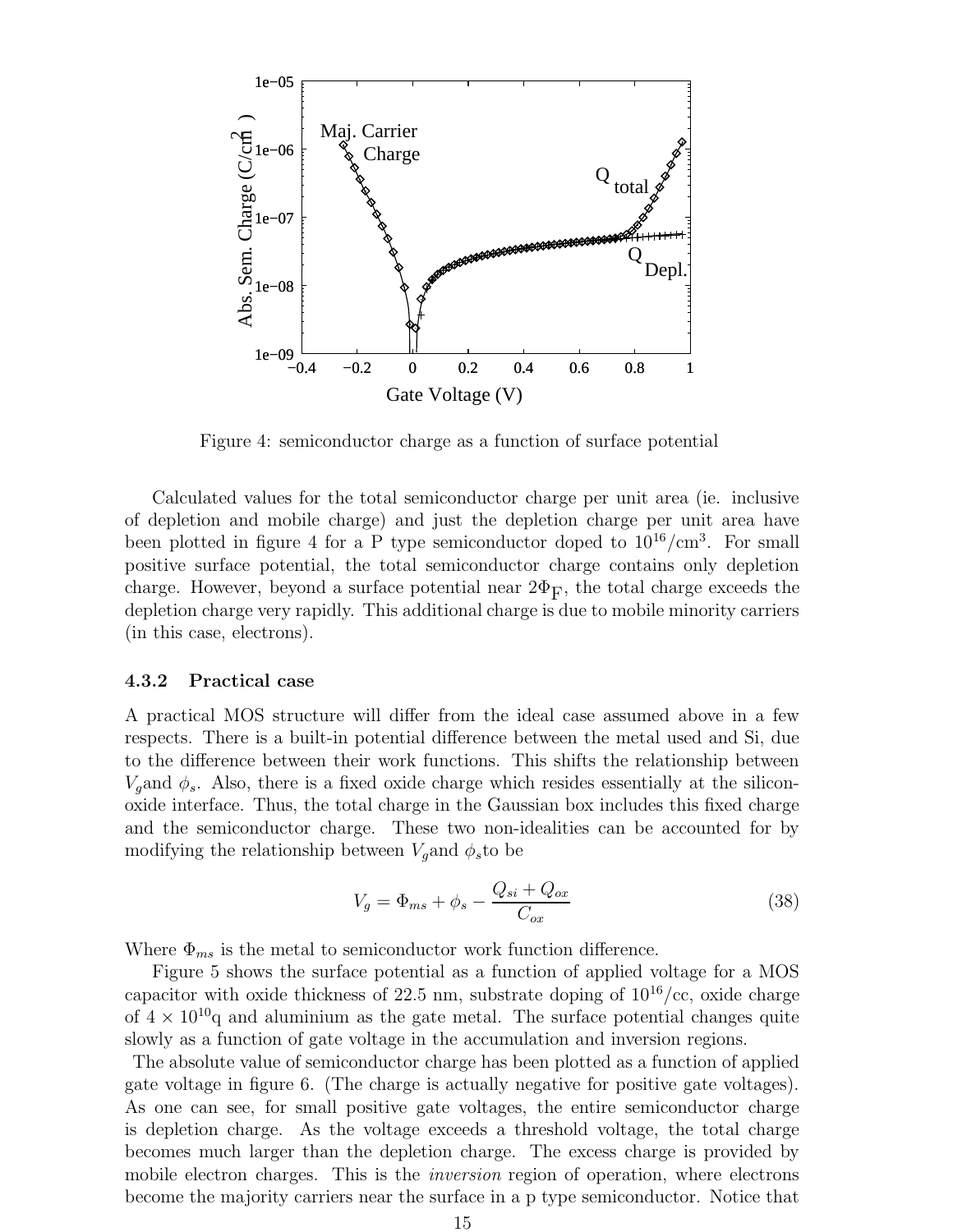

Figure 5: Surface potential as a function of gate voltage



Figure 6: Semiconductor charge as a function of gate voltage

the depletion charge is practically constant in this region. This region begins when the surface potential exceeds  $2\Phi_{\rm F}$ .

# 5 The MOS Transistor

Inversion converts a p type semiconductor to n type at the surface. We can use this fact to construct a transistor. We place semiconductor regions strongly doped to N type on either side of a MOS capacitor made using P type silicon. Now if we try



Figure 7: A MOS Transistor

to pass a current between these two N regions when inversion has not occurred, we encounter series connected NP and PN diodes on the way. Whatever the polarity of the voltage applied to pass current, one of these will be reverse biased and practically no current will flow.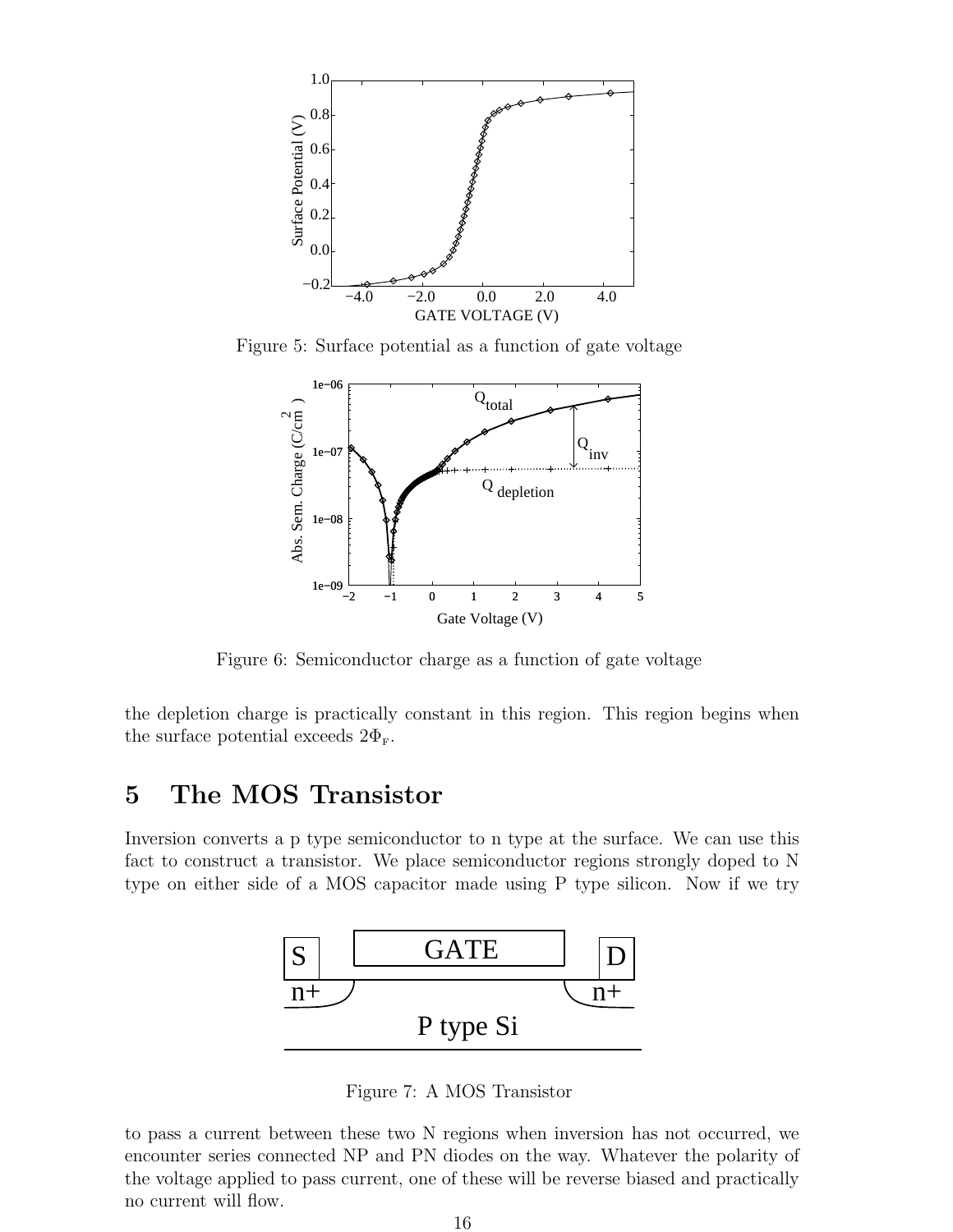However, after inversion, the intervening P region would have been converted to N type. Now there are no junctions as the whole surface region is n type. Current can now be easily passed between the two n regions. This structure is an n channel MOS transistor. PMOS transistors can be similarly made using P regions on either side of a MOS capacitor made on n type silicon. When current flows in an n channel transistor, electrons are supplied by the more negative of the two n+ contacts. This is called the source electrode. The more positive n+ contact collects the electrons and is called the drain. The current in the transistor is controlled by the metal electrode on top of the oxide. This is called the gate electrode.

# 6 I-V characteristics of a MOS transistor

A quantitative derivation of the current-voltage characteristics of the MOS device is complicated by the fact that it is inherently a two dimensional device. The vertical field due to the gate voltage sets up a mobile charge density in the channel region as seen in figure 6. The horizontal field due to source-drain voltage causes these charges to move, and this constitutes the drain current. Therefore, a two dimensional analysis is required to calculate the transistor current, which can be quite complex. However, reasonably simple models can be derived by making several simplifying assumptions.

### 6.1 A simple MOS model

We make the following simplifying assumptions:

- The vertical field is much larger than the horizontal field. Then, the resultant field is nearly vertical, and the results derived for the 1 dimensional analysis for the MOS capacitor can be used to calculate the point-wise charge density in the channel. This is known as the gradual channel approximation. Accurate numerical simulations have shown that this approximation is valid in most cases.
- The source is shorted to the bulk.
- The gate and drain voltages are such that a continuous inversion region exists all the way from the source to the drain.
- The depletion charge is constant along the channel.
- The total current is dominated by drift current.
- The mobility of carriers is constant along the channel.

Figure 8 shows the co-ordinate system used for evaluating the drain current. The x axis points into the semiconductor, the y axis is from source to the drain and the z axis is along the width of the transistor. The origin is at the source end of the channel. We represent the channel voltage as  $V(y)$ , which is 0 at the source end and  $V<sub>d</sub>$  at the drain end. We assume the current to be made up of just the drift current. Since we are carrying out a quasi 2 dimensional analysis, all variables are assumed to be constant along the z axis. Let  $n(x,y)$  be the concentration of mobile carriers (electrons for an n channel device) at the position x,y (for any z). The drift current density at a point is

 $J =$  no. of carriers  $\times$  charge per carrier  $\times$  velocity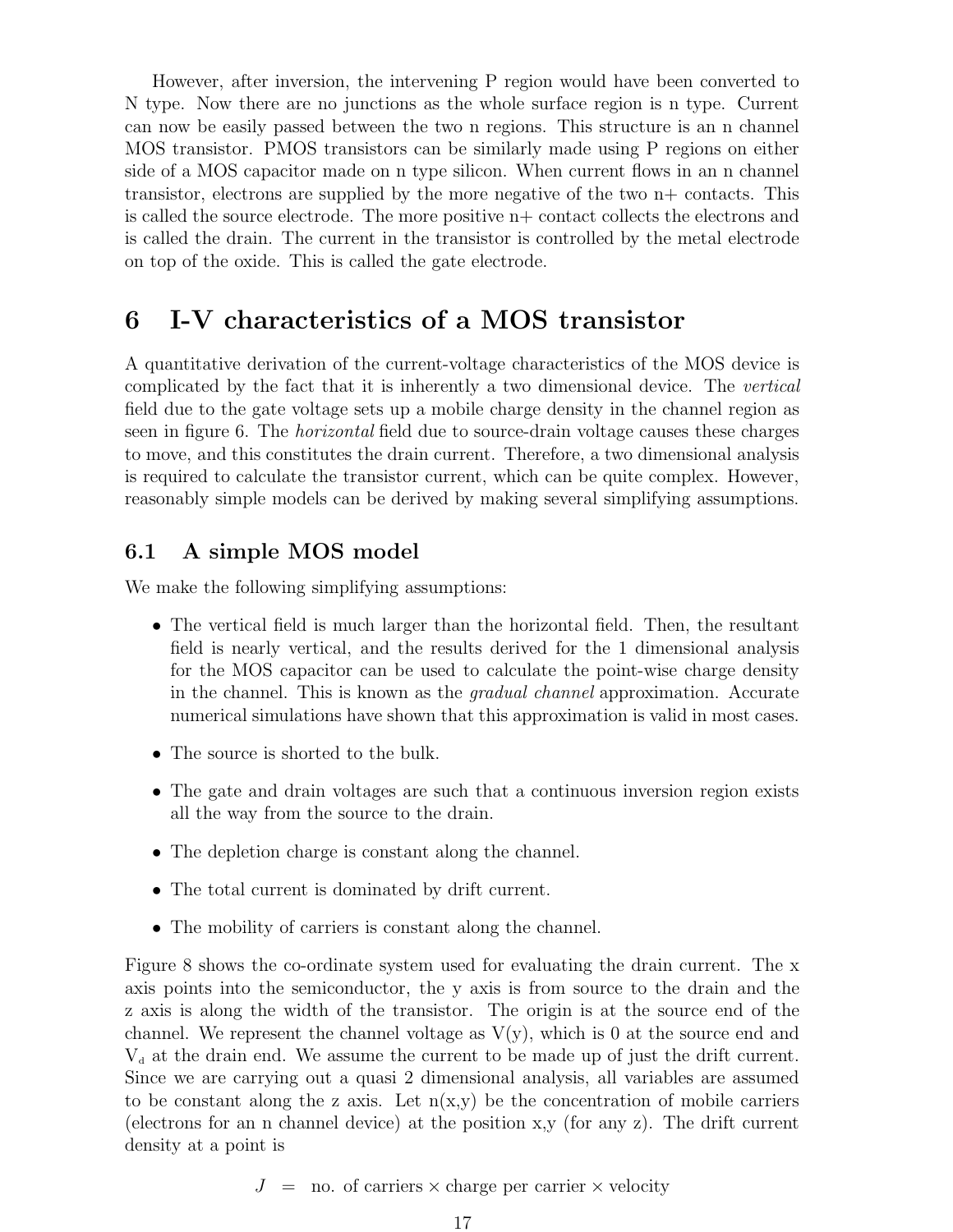

Figure 8: Coordinate system used for analysing the MOS transistor

$$
= n(x, y) \times (-q) \times \mu \times \left(-\frac{\partial V(y)}{\partial y}\right)
$$

$$
= \mu n(x, y) q \frac{\partial V(y)}{\partial y}
$$

Integrating the current density over a semi-infinite plane at the channel position y (as shown in the figure 8) will then give the drain current.

$$
I_d = \int_{x=0}^{\infty} \int_{z=0}^{W} \mu n(x, y) q \frac{\partial V(y)}{\partial y} dz dx
$$

Since there is no dependence on z, the z integral just gives a multiplication by W. Therefore,

$$
I_d = \mu W q \int_{x=0}^{\infty} n(x, y) \frac{\partial V(y)}{\partial y} dx
$$

the value of  $n(x,y)$  is non zero in a very narrow channel near the surface. We can assume that  $\frac{\partial V(y)}{\partial y}$  is constant over this depth. Then,

$$
I_d = \mu W q \frac{\partial V(y)}{\partial y} \int_{x=0}^{\infty} n(x, y) dx
$$

but  $q \int_{x=0}^{\infty} n(x, y) dx = -Q_n(y)$  where  $Q_n(y)$  is the electron charge per unit area in the semiconductor at point y in the channel.  $(Q_n(y))$  is negative, of course). therefore

$$
I_d = -\mu W \frac{\partial V(y)}{\partial y} Q_n(y)
$$
\n(39)

Integrating the drain current along the channel gives

$$
\int_0^L I_d dy = -\mu W \int_0^L Q_n(y) \frac{\partial V(y)}{\partial y} dy
$$
  
\n
$$
I_d \times L = -\mu W \int_0^{V_d} Q_n(y) dV(y)
$$
  
\nSo,  $I_d = -\mu \frac{W}{L} \int_0^{V_d} Q_n(y) dV(y)$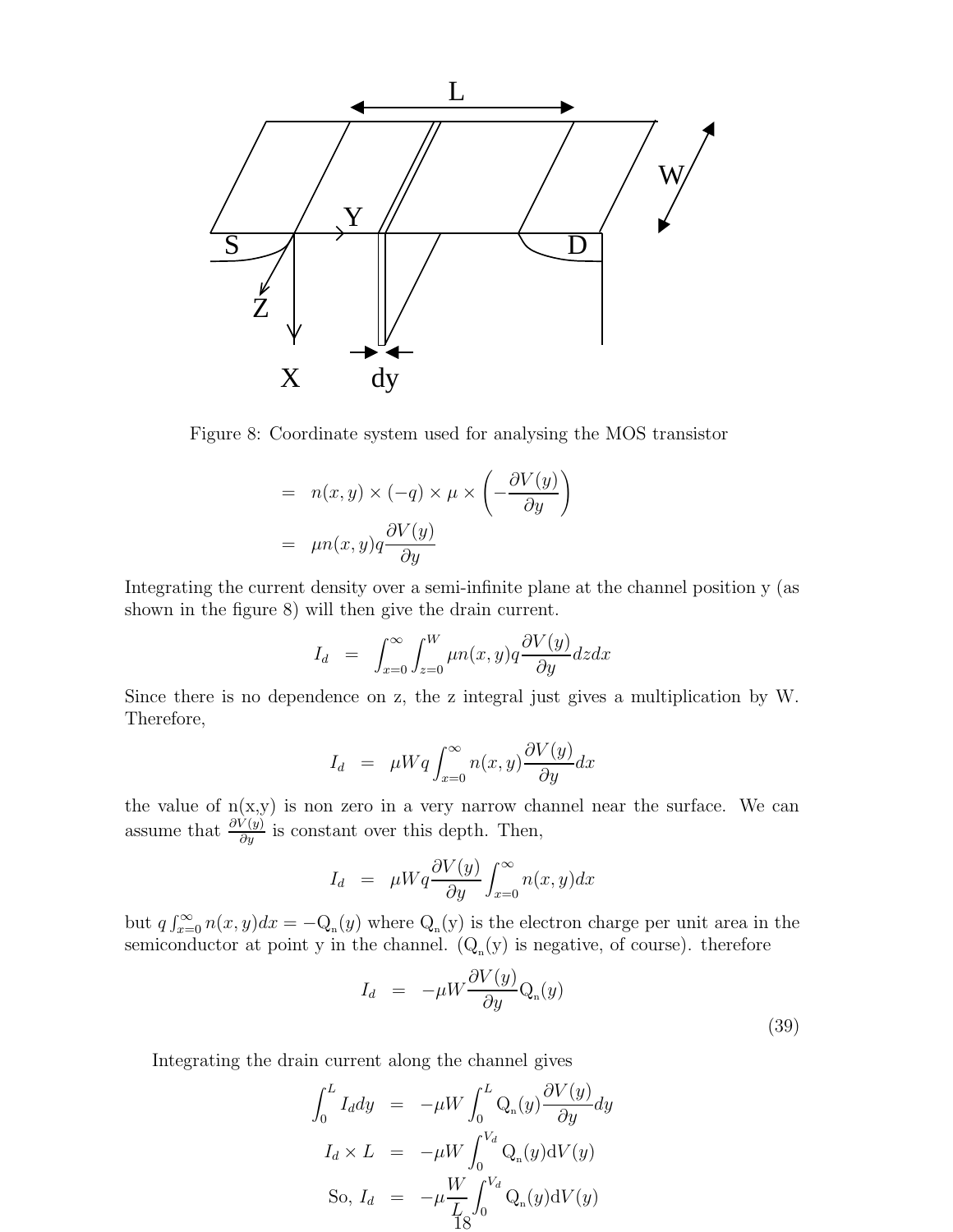We now use the assumption that the surface potential due to the vertical field saturates around  $2\Phi_F$ if we are in the inversion region. Therefore, the total surface potential at point y is  $V(y) + 2 \Phi_{F}$ . Now, by Gauss law and continuity of normal component of D at the interface,

$$
C_{ox} (V_g - \Phi_{\text{MS}} - \phi_s) = -(Q_{si} + Q_{ox})
$$

therefore,

$$
-Q_{si} = C_{ox} \left( V_g - \Phi_{\text{MS}} - V(y) - 2\Phi_{\text{F}} + Q_{ox}/C_{ox} \right)
$$

However,

$$
Q_{si} = \mathbf{Q}_{\mathrm{n}} + \mathbf{Q}_{\mathrm{depl}}
$$

So

$$
-Q_n(y) = -Q_{si}(y) + Q_{depl}
$$
  
=  $C_{ox} (V_g - \Phi_{MS} - V(y) - 2\Phi_F + (Q_{ox} + Q_{depl})/C_{ox})$ 

We have assumed the depletion charge to be constant along the channel. Let us define

$$
V_{\rm T} \equiv \Phi_{\rm MS} + 2\Phi_{\rm F} - \frac{(Q_{ox} + Q_{\rm depl})}{C_{ox}}
$$

then

$$
-Q_n(y) = C_{ox}(V_g - V_T - V(y))
$$

and therefore,

$$
I_d = \mu C_{ox} \frac{W}{L} \int_0^{V_d} (V_g - V_\text{T} - V(y)) \, \mathrm{d}V(y)
$$
  
= 
$$
\mu C_{ox} \frac{W}{L} [(V_g - V_\text{T})V_d - \frac{1}{2}V_d^2]
$$
(40)

This derivation gives a very simple expression for the drain current. However, it requires a lot of simplifying assumptions, which limit the accuracy of this model. If we do not assume a constant depletion charge along the channel, we can apply the depletion formula to get its dependence on  $V(y)$ .

$$
Q_{\text{depl}} = -\sqrt{2\epsilon_{si} q N_a (V(y) + 2\Phi_{\text{F}})}
$$

then,

$$
-Q_{n} = C_{ox} \left( V_g - \Phi_{\text{MS}} - V(y) - 2\Phi_{\text{F}} \right) + Q_{ox} - \sqrt{2\epsilon_{si} q N_a (V(y) + 2\Phi_{\text{F}})}
$$

which leads to

$$
I_d = \mu C_{ox} \frac{W}{L} \left[ \left( V_g - \Phi_{\text{MS}} - 2\Phi_{\text{F}} + \frac{Q_{ox}}{C_{ox}} \right) V_d - \frac{1}{2} V_d^2 - \frac{2}{3} \frac{\sqrt{2\epsilon_{si} q N_a}}{C_{ox}} \left( (V_d + 2\Phi_{\text{F}})^{3/2} - (2\Phi_{\text{F}})^{3/2} \right) \right]
$$

This is a more complex expression, but gives better accuracy.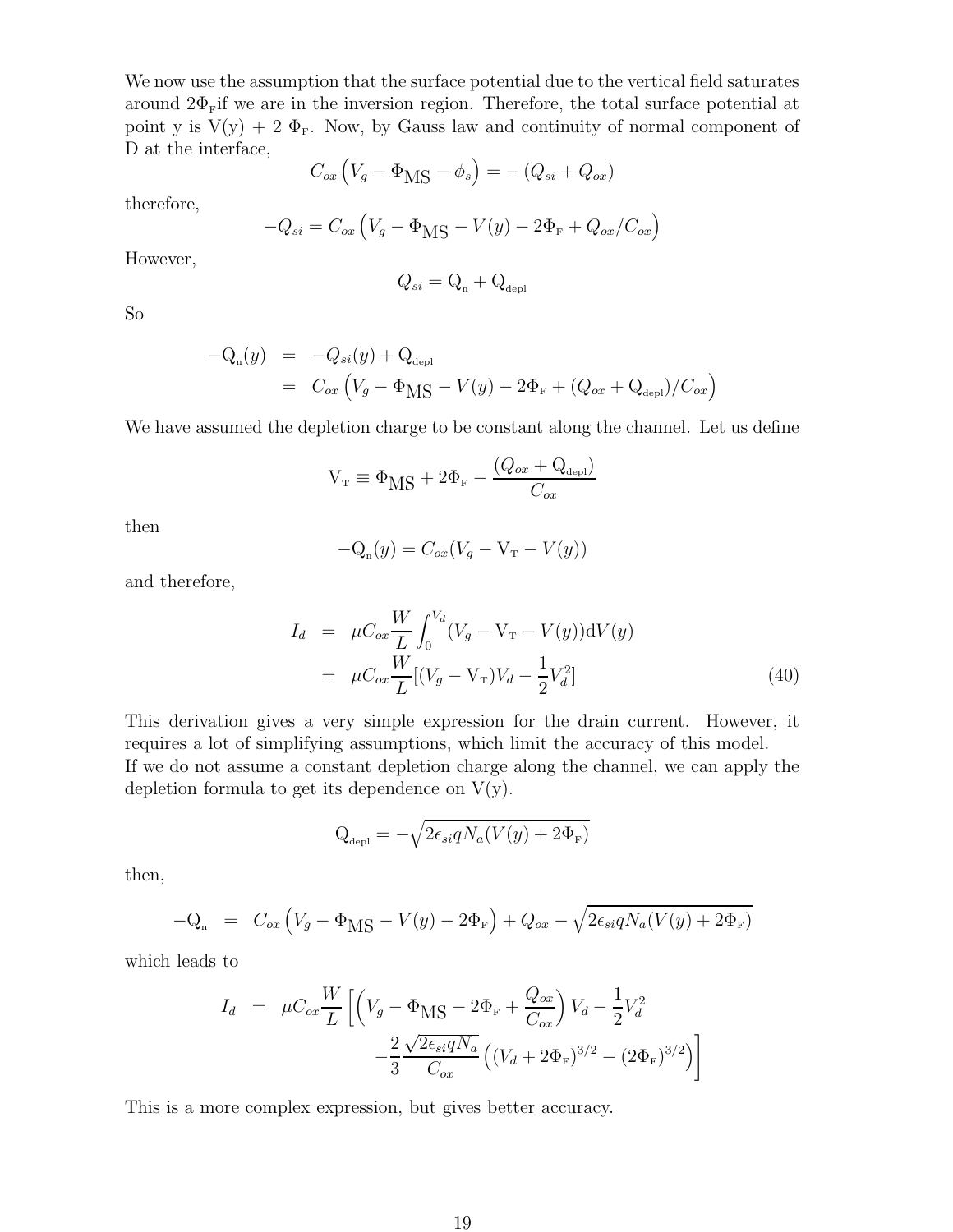### 6.2 Modeling the saturation region

The treatment in the previous section is valid only if there is an inversion layer all the way from the source to the drain. For high drain voltage, the local vertical field near the drain is not adequate to take the semiconductor into inversion. Several models have been used to describe the transistor behaviour in this regime. The simplest of these defines a saturation voltage at which the channel just pinches off at the drain end. The current calculated for this voltage by the above models is then supposed to remain constant at this value for all higher drain voltages. The pinchoff voltage is the drain voltage at which the channel just vanishes near the drain end. Therefore, at this point the gate voltage  $V_g$  is just less than a threshold voltage above the drain voltage  $V_d$ . Thus, at this point,

$$
V_{dsat} = V_g - V_T
$$

The current calculated at  $V_{dsat}$  will be denoted as  $I_{dss}$ . Thus,

$$
I_{dss} = \mu C_{ox} \frac{W}{L} [(V_g - V_T)^2 - \frac{1}{2} (V_g - V_T)^2]
$$

for the simple transistor model. Thus

$$
I_{dss} = \frac{1}{2}\mu C_{ox} \frac{W}{L} (V_g - V_\text{T})^2
$$
\n(41)

The drain current is supposed to remain constant at this  $V_d$  independent value for all drain voltages >  $V_g - V_T$ .

#### 6.2.1 Early Voltage approach

Assuming a constant current in the saturation region leads to an infinite output resistance. This can lead to exaggerated estimates of gain from an amplifier. Therefore, we need a more realistic model for the transistor current in the saturation region. One of these is a generalisation of the model proposed by James Early for bipolar transistors. This model is not strictly applicable to MOS transistors. However, due to its numerical simplicity, it is often used in compact models for circuit simulation.

A geometrical interpretation of the Early model states that the drain current increases linearly in the saturation region with drain voltage, and if saturation characteristics for different gate voltages are produced backwards, they will all cut the drain voltage axis at the same (negative) drain voltage point. The absolute value of this voltage is called the Early Voltage  $V<sub>E</sub>$ .

The current equations in saturation mode now become:

$$
I_{dss} \equiv I_d(V_g, V_{dss})
$$
  
\n
$$
I_d = I_{dss} \frac{V_d + V_E}{V_{dss} + V_E}
$$
 For  $V_d > V_{dss}$  (42)

Any model can be used for calculating the drain current for  $V_d < V_{dss}$ . The value of  $V_{dss}$  will be determined by considerations of continuity of the drain current and its derivative at the changeover point from linear to saturation regime. For example, if